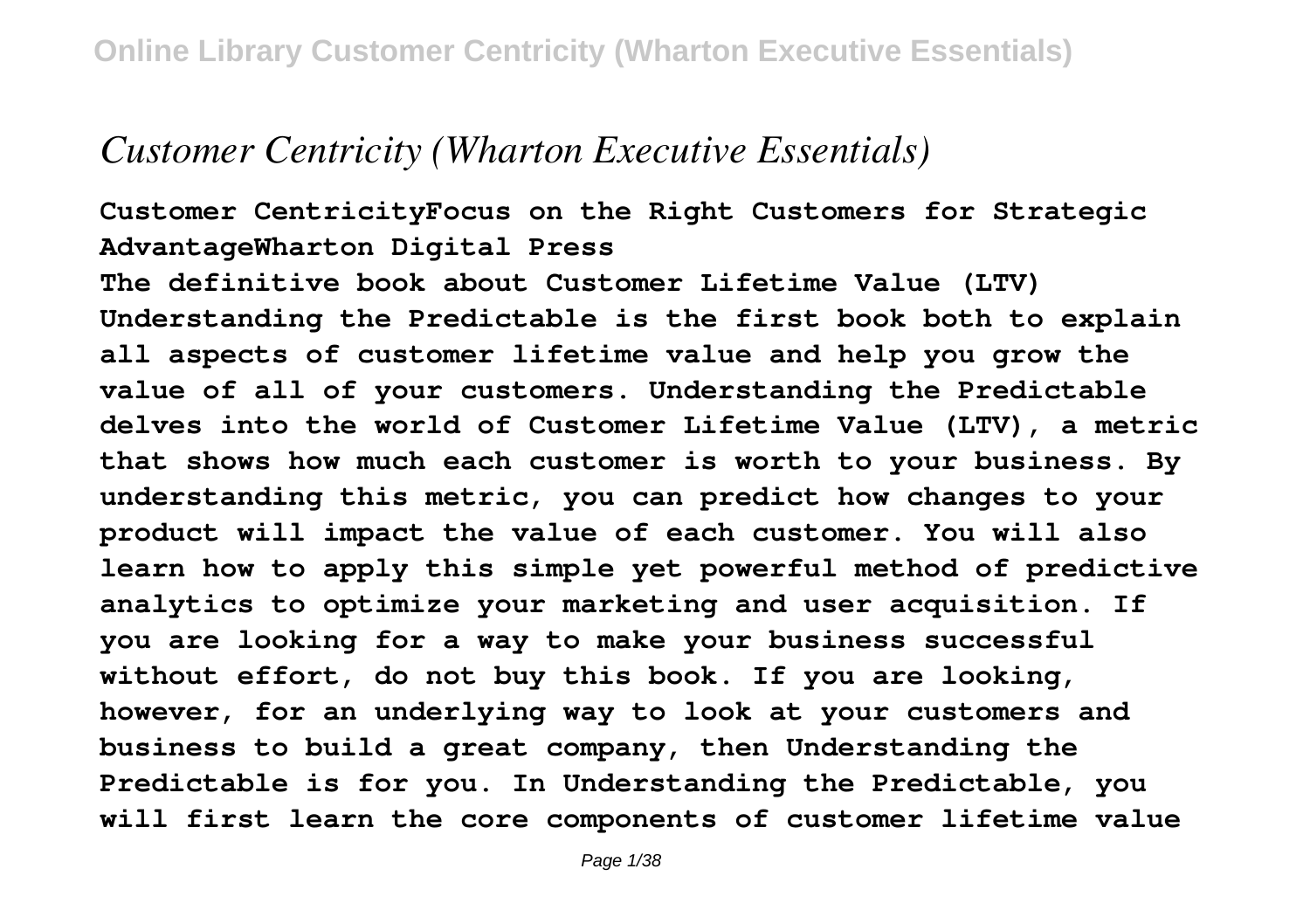**and how to calculate LTV. The book then delves into ways to improve the value of your customers, your advertising mix and overall profitability. Each chapter includes A case study that makes the concepts of LTV come to life. Key takeaways so you can quickly implement the core concepts. Understanding the Predictable is your key to business success New ideas change the world. From social movements to scientific discovery the power of an idea is to reshape the world, who we are, and how we live. Changes in the increasingly dynamic competitive environment require a focus on what should be done, not just what is currently done. The inspiration for this book is to provide an outlet for cogent ideas that will help managers build and maintain brands in the future marketplace. Written by the leading minds management from around the globe who are redefining best practices in managing brands, It examines the future of branding on key concepts including brand performance management, brand strategy, brand building, revitalizing brands, brand valuation, brand analysis, brand protection, and brand experience. The all-star team includes: Martin Roll, Kevin Lane Keller, Don E. Schultz, Bernd Schmitt, Jean-Noel Kapferer, , V.**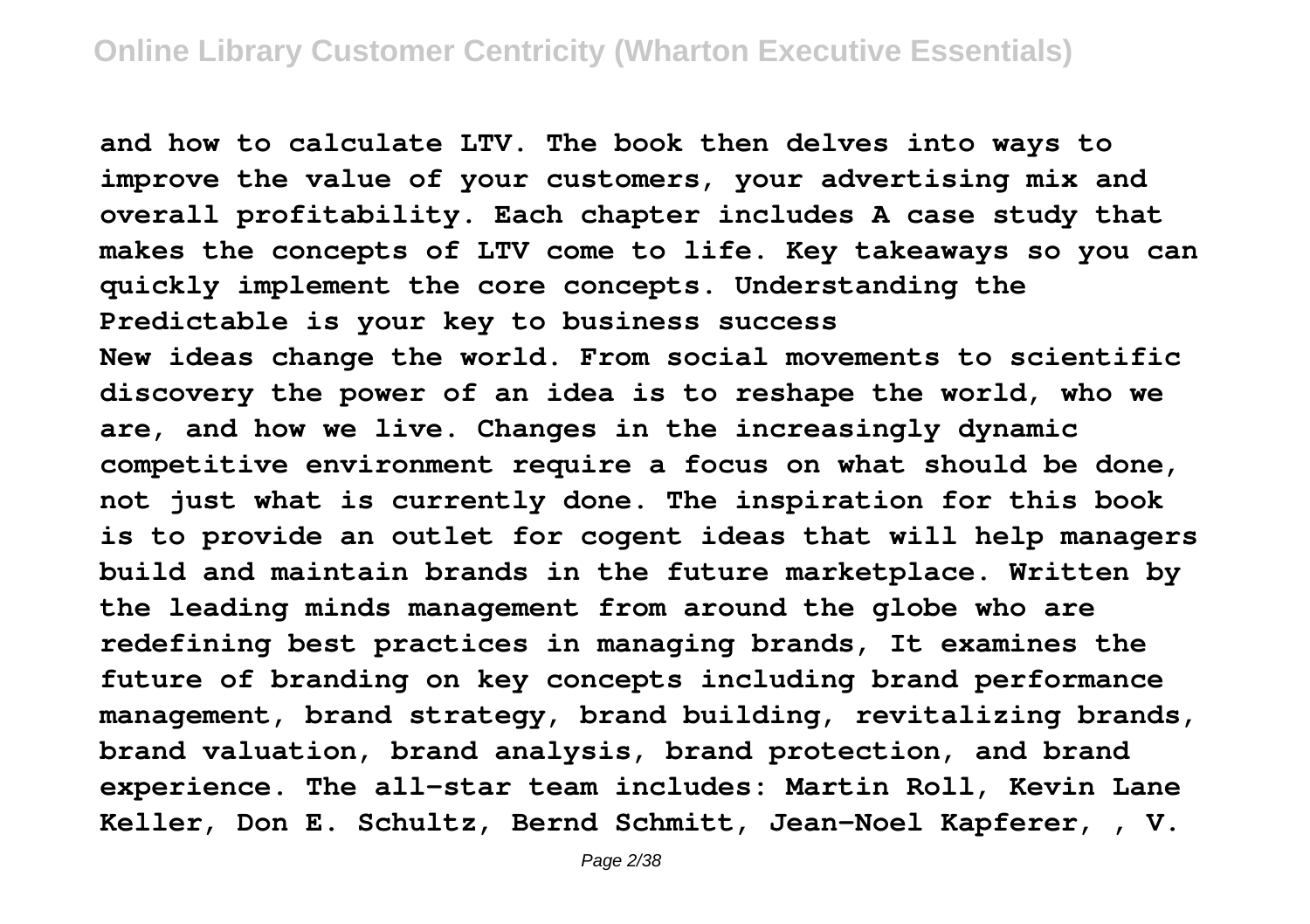**Kumar, Bharath Rajan, Lluis Martinez-Ribes, Shi Zhang, Jean Yannis Suvatjis, Leslie de Chernatony, Vanessa M. Patrick and Henrik Hagtvedt, Gregory M Thomas, Jeffrey Parkhurst Srinivas Reddy, Anupam Jaju, Werner Reinartz, Jeffery Andrien, Paul Benoit, Philip C Zerrillo, Cem Bahadir, and Rajendra K Srivastava.**

**In Go Long, authors Dennis Carey, Brian Dumaine, Michael Useem, and Rodney Zemmel take you behind the scenes to witness the business decisions that are enabling leading organizations to outsmart and outlast the competition.**

**Beyond Advertising**

**Building Continuous Customer Relationships for Competitive Advantage**

**CUSTOMER EXPERIENCE DESIGN BOOK**

**Leading Change, Advancing Health**

**Strategy from the Outside In: Profiting from Customer Value**

**Designing the Customer-Centric Organization**

**Uncertainty, Chaos and Luck - Why Some Thrive Despite Them All A Guide to Strategy, Structure, and Process**

Client Psychology will be a book that explores the multitude of factors that impact individual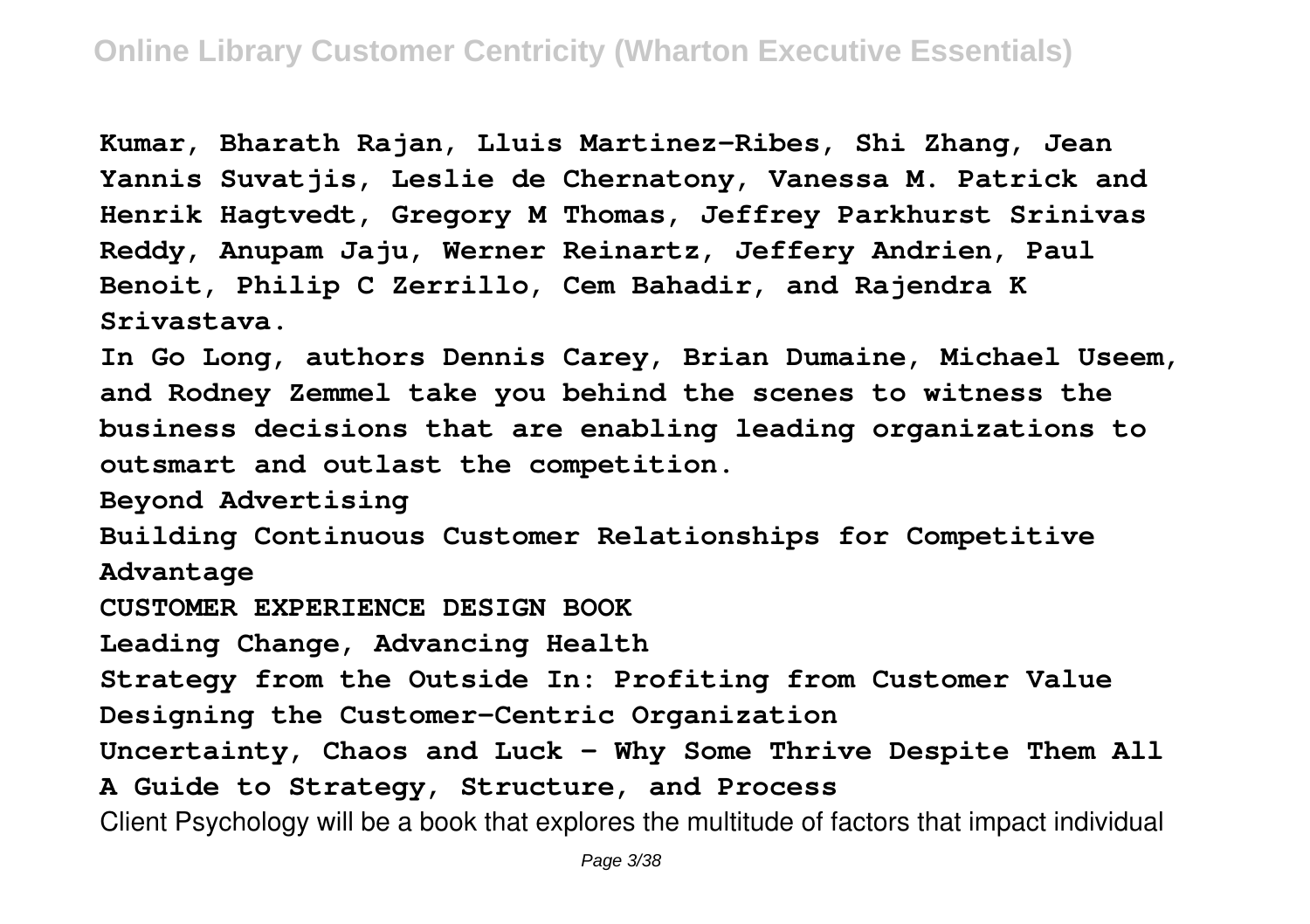financial success, including decision-making, health and marriage/family matters, psychology, behavioral finance, and a multitude of other factors that have a direct or indirect relationship to financial planning practice. This book, with a multitude of contributors from a variety of academic disciplines, will outline the theory behind many of these areas while also explicitly stating how these related areas directly impact financial planning practice (some chapters will build an argument based solely upon theory while other chapters will have exclusively practical applications).

The six core strategies to elevate any business-and how to implement them-made simple What do the world's most successful companies and organization have in common? And what can you actually take away and use from their examples? Distilling the best fundamental business strategies, trusted advisor and strategist John Spence helps you take a hard look at your business and together develop specific plans and action steps that will allow you to dramatically improve the success of your company. Delivered in Spence's approachable and straightforward manner, Awesomely Simple reveals the six key strategies that create a foundation for achieving business excellence: Vivid Vision, Best People, A Performance-Oriented Culture, Robust Communication, A Sense of Urgency, and Extreme Customer Focus. Filled with case studies and clear action items, includes easy-to-follow guidelines for implementing the strategies in any organization no matter its mission or size After concisely breaking down each strategy, Spence gives specific examples, tips, tools, discussion questions and exercises for how to execute them successfully A perfect resource for business leaders, Awesomely Simple will help you turn ideas into positive action and achieve lasting business success.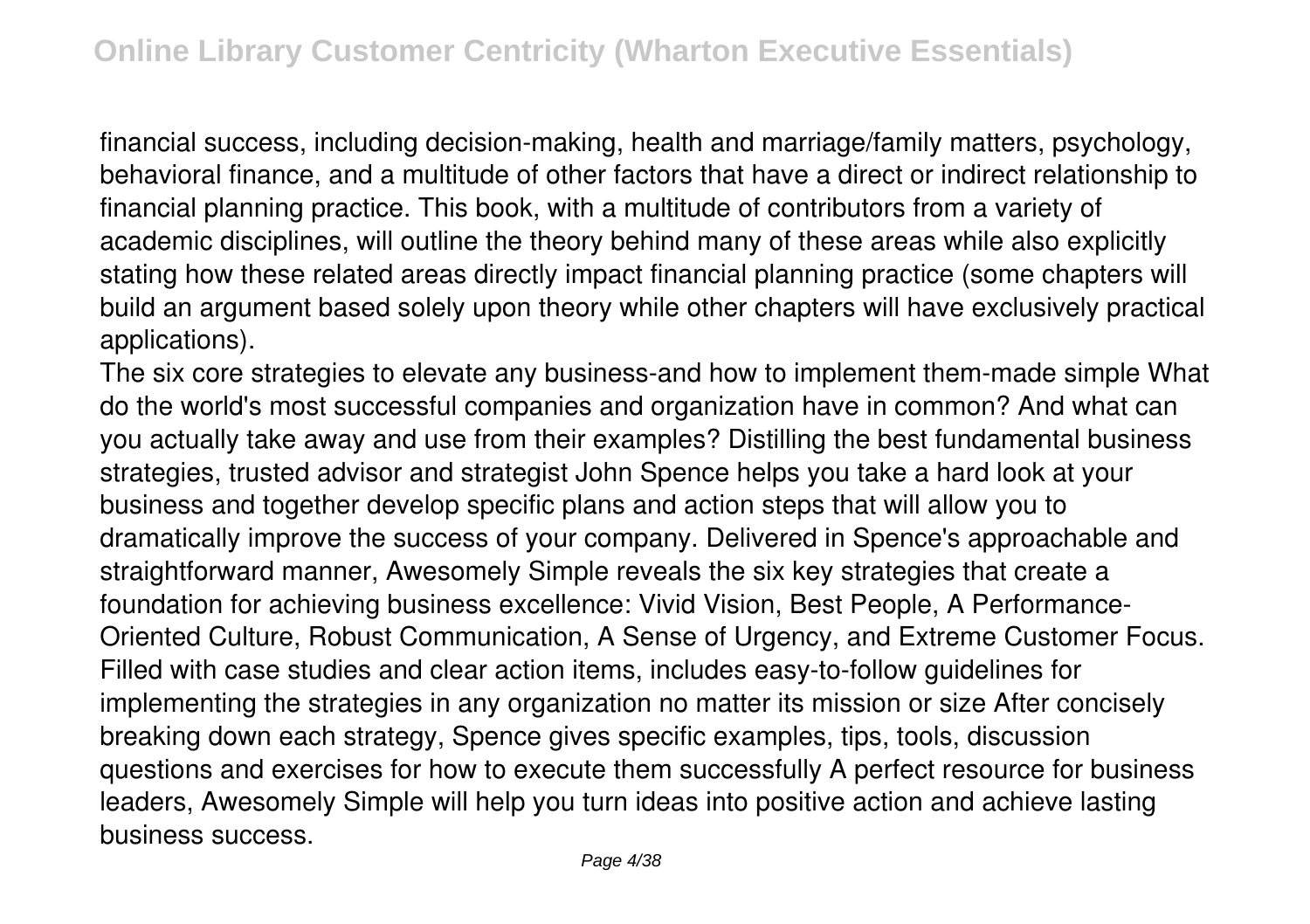Every Customer Is Unique For many companies, large and small, customer data is a noisy mess. There are problems across the ecosystem from partners to page views and from KPIs to campaign tracking. The biggest problem is not the technical data silos but our inability to hear the humans behind the data, In The Age of Customer Equity, Allison Hartsoe helps you cut through the noise and gives you the tools you need to humanize your data to connect to the right customers at the right time. Interviews with customer-centric data leaders and case studies shine a light on the successes and struggles of data analytics leadership to give you a sense of reality and arm your strategic thinking. Hartsoe teaches you how to: Uncover customer behavior, identify opportunities to amplify marketing ROI, and optimize your opportunity costs Alight your teams to clear hurdles and create long-term 9- and 10-figure gains Spot the largest vulnerabilities in your company, diagnose what you need, and build a journey to a more powerful customer-centric future

The Web has changed the game for your customers— and, therefore, for you. Now, CustomerCentric Selling, already recognized as one of the premier methodologies for managing the buyer-seller relationship, helps you level the playing field so you can reach clients when they are ready to buy and create a superior customer experience. Your business and its people need to be "CustomerCentric"—willing and able to identify and serve customers' needs in a world where competition waits just a mouse-click away. Traditional wisdom has long held that selling means convincing and persuading buyers. But today's buyers no longer want or need to be sold in traditional ways. CustomerCentric Selling gives you mastery of the crucial eight aspects of communicating with today's clients to achieve optimal results: Having conversations instead of making presentations Asking relevant questions instead of offering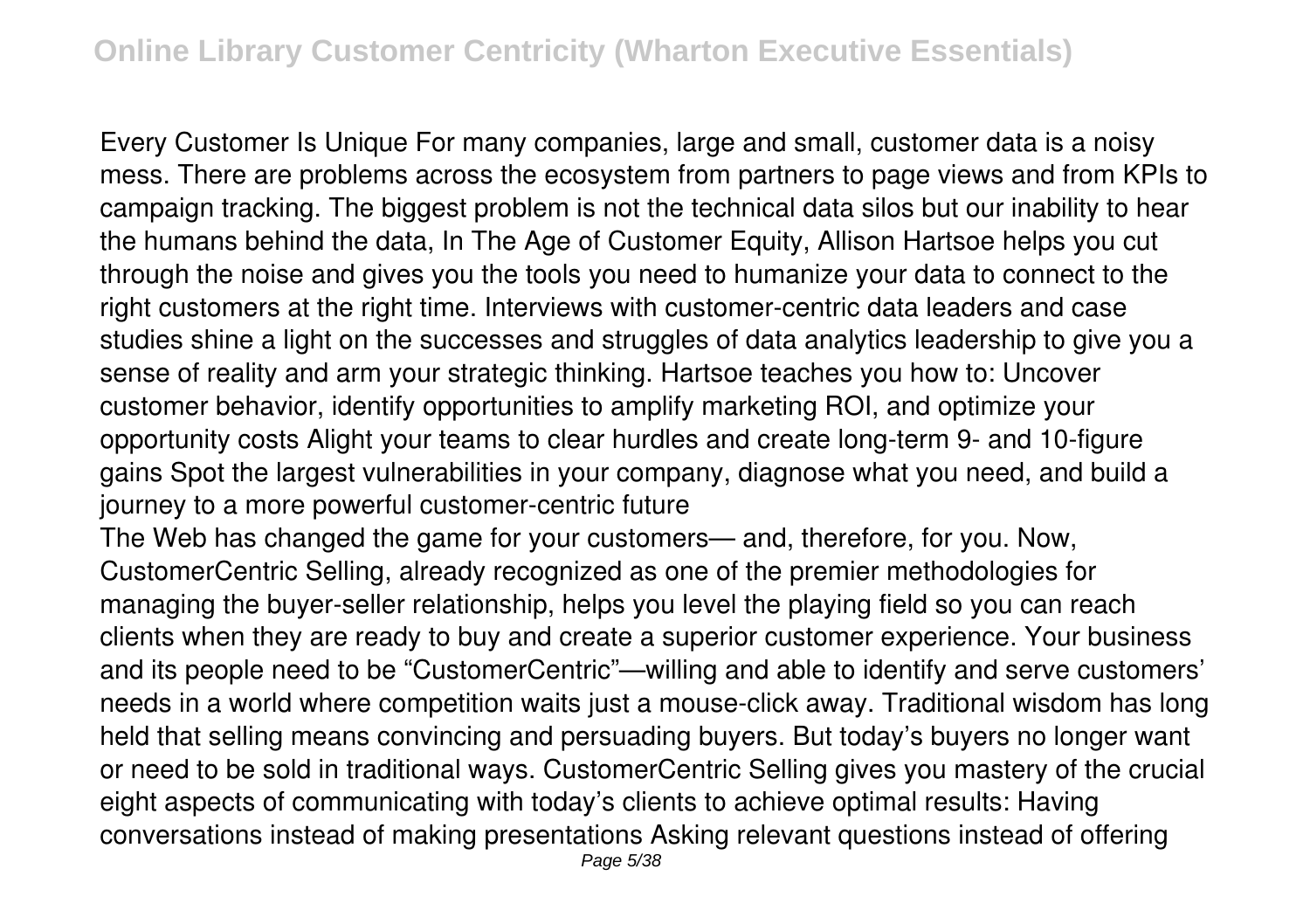opinions Focusing on solutions and not only relationships Targeting businesspeople instead of gravitating toward users Relating product usage instead of relying on features Competing to win—not just to stay busy Closing on the buyer's timeline (instead of yours) Empowering buyers instead of trying to "sell" them What's more, CustomerCentric Selling teaches and reinforces key tactics that will make the most of your organization's resources. Perhaps you feel you don't have the smartest internal systems in place to ensure an ideal workflow. (Perhaps, as is all too common, you lack identifiable systems almost entirely.) From the basics—and beyond—of strategic budgeting and negotiation to assessing and developing the skills of your sales force, you'll learn how to make sure that each step your business takes is the right one.

SIMPLEST WAY TO UNDERSTAND THE FUNDAMENTALS OF CUSTOMER EXPERIENCE IN THE DIGITAL AGE

Radical Value

Leadership Strategies for Accelerating Growth

The Customer Culture Imperative: A Leader's Guide to Driving Superior Performance

How Strategy Really Works

Focus on the Right Customers for Strategic Advantage

The Customer Centricity Playbook

Innovation Prowess

Successful leaders are great teachers and successful teachers serve as models of leadership. This book enables leaders and teachers to understand and use the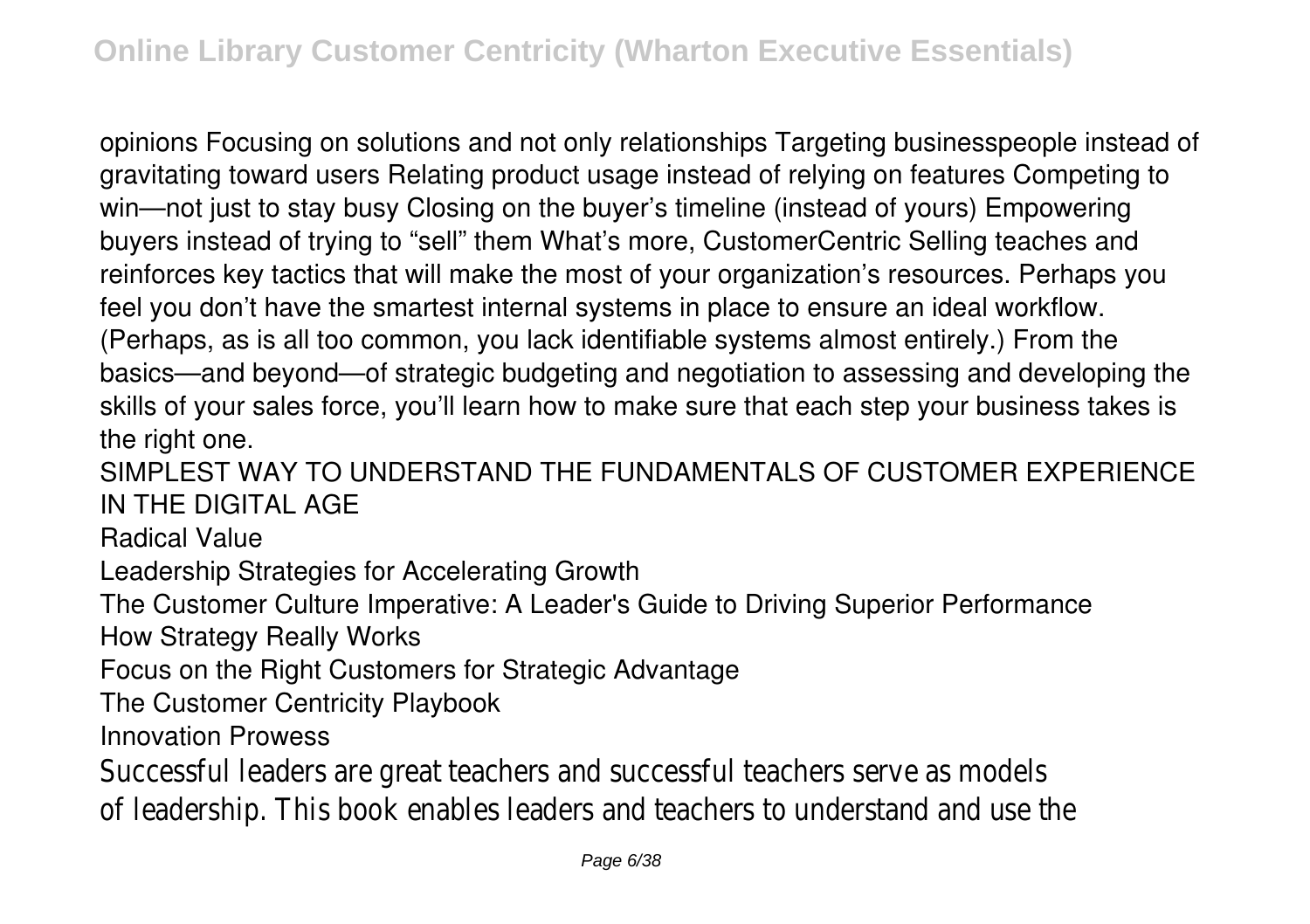best practices developed by award-winning professors, each of whom teaches one of the seven areas that are essential for business success. These professors candidly discuss their successes and failures in the classroom, the mentors who inspired them, how they developed their teaching methods, their rigorous preparation for class, and the role of research in their teaching, Through descriptions of the professors in action, readers will gain an insider's perspective on their teaching skills, and witness how they teach the seven essentials for success in a variety of settings--MBA, Executive MBA, and executive education courses. The chapters also describe the daily lives (professional and personal) of the professors, and the impact they have beyond the classroom in improving organizations and society. If you are a leader or teacher--or if you are interested in the content of a business school education--this book provides an insider's perspective on the best practices used by legendary professors when teaching the seven essentials that represent the core body of knowledge for business success.

Business education and executive development has been one of the most fascinating industries in the world and the fastest growing segment of higher education over the past decades. Today, it is experiencing change on a scale unprecedented since the foundation of the first business schools in the early 20th Page 7/38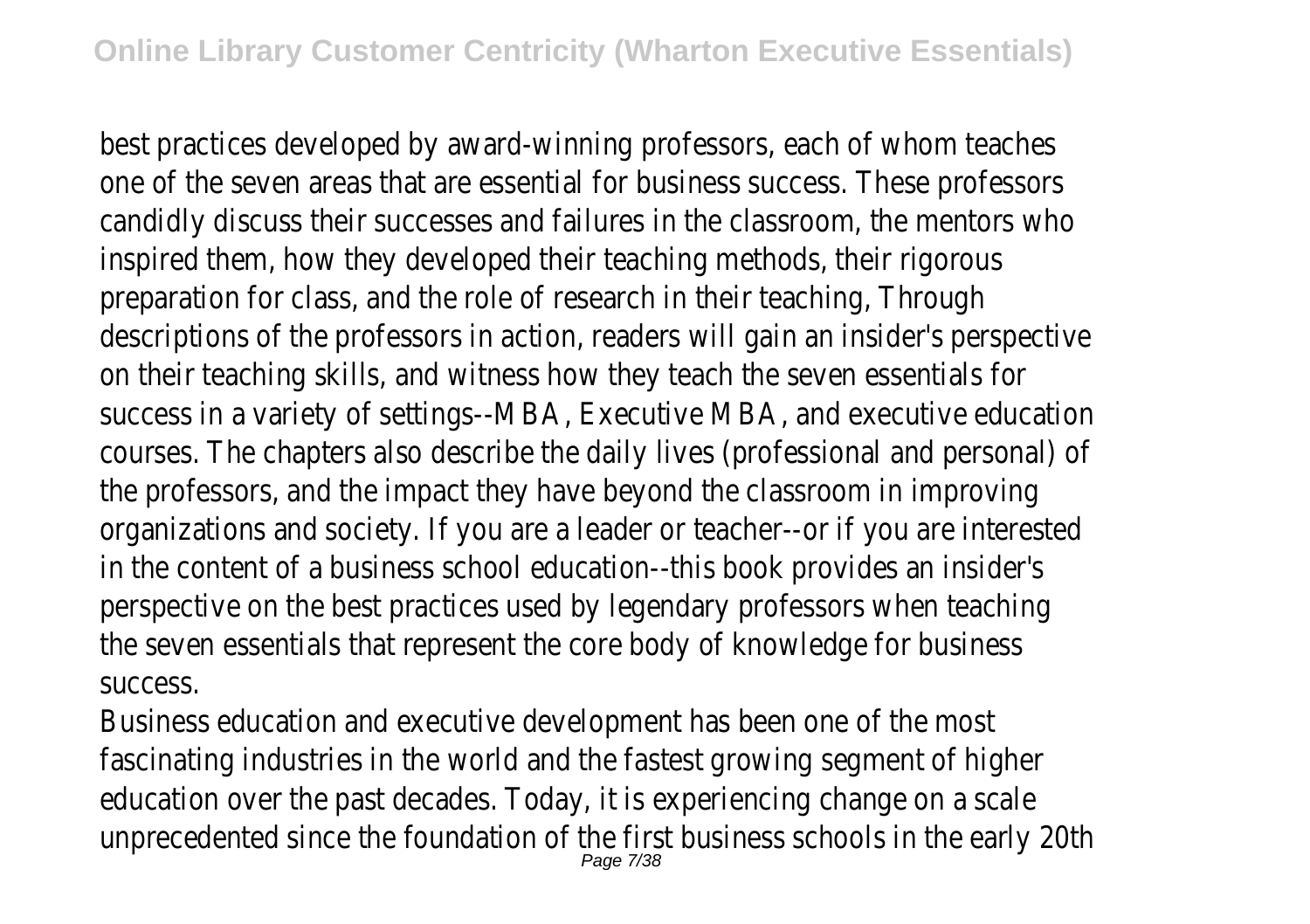Century, both due to changes in the corporate environment and also due to the impact of the COVID-19 pandemic across all industries. In this context how do you create world-class educational and training institutions that can cope with those challenges, and be rigorous, vocationally relevant and suited to the corporate growing needs in this new fluid world? And how do you combine the very best of traditional academic values with new learning technologies to create an educational model that is fit to compete in the global economy, threatened today by populism, nationalism and economic turmoil? Yet, as daunting as it is, some institutions have already made significant progress in the journey. In this book Santiago Iñiguez de Onzoño, President of IE University, and Peter Lorange, former President of IMD, bring together contributions from leading figures from some of the world's major universities. They share their experiences in addressing some of the challenges that the industry faces today, such as diversity and inclusion, employability, the role of AI and the advent of innovative new platforms. Packed with case studies of successful initiatives in business education and executive training, this is a truly visionary book. Authors anticipate future trends and share their in-depth knowledge of what it takes to build worldclass educational providers – and their vision of higher education in the future. The branding bible for today's globalized world Today, brands have become even Page 8/38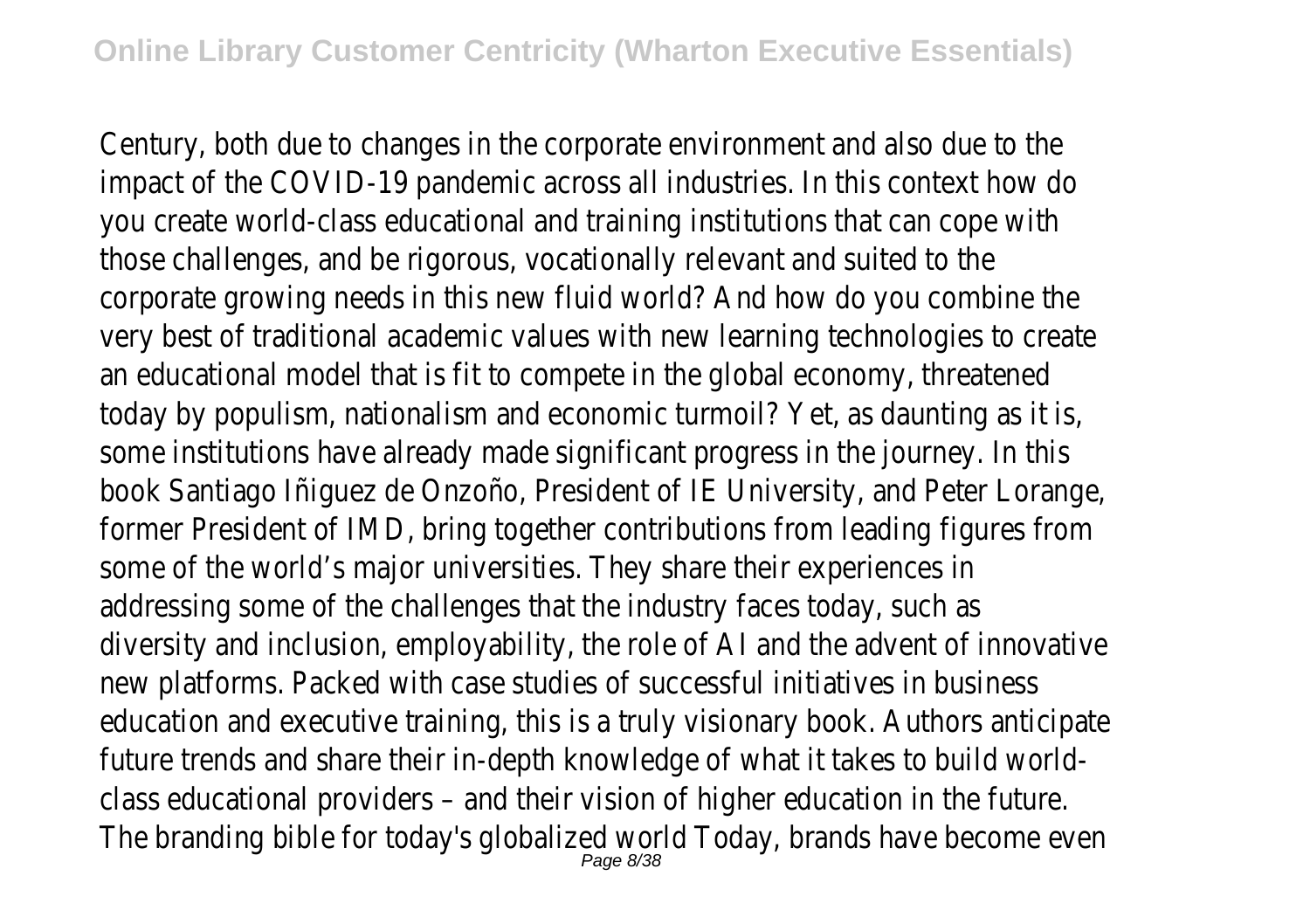more important than the products they represent: their stories travel with lightning speed through social media and the Internet and across countries and diverse cultures. A brand must be elastic enough to allow for reasonable category and product-line extensions, flexible enough to change with dynamic market conditions, consistent enough so that consumers who travel physically or virtually won't be confused, and focused enough to provide clear differentiation from the competition. Strong brands are more than globally recognizable; they are critical assets that can make a significant contribution to your company's bottom line. In Global Brand Power, Kahn brings brand management into the 21st century, addressing how branding contributes to the purchase process and how to position a strong global brand, from identifying the appropriate competitive set, offering a sustainable differential advantage, and targeting the right strategic segment. This essential guide also covers how customer ownership of your brand affects marketing strategy, methods for assessing brand value, how to manage a brand for long-term profitability, effective brand communications and repositioning strategies, and how to manage a brand in a world of total transparency—where one slip-up can go around the world via social media instantaneously. Filled with stories about how Coca-Cola, The Estée Lauder Companies Inc., Marriott, Apple, Starbucks, Campbell Soup Company, Page 9/38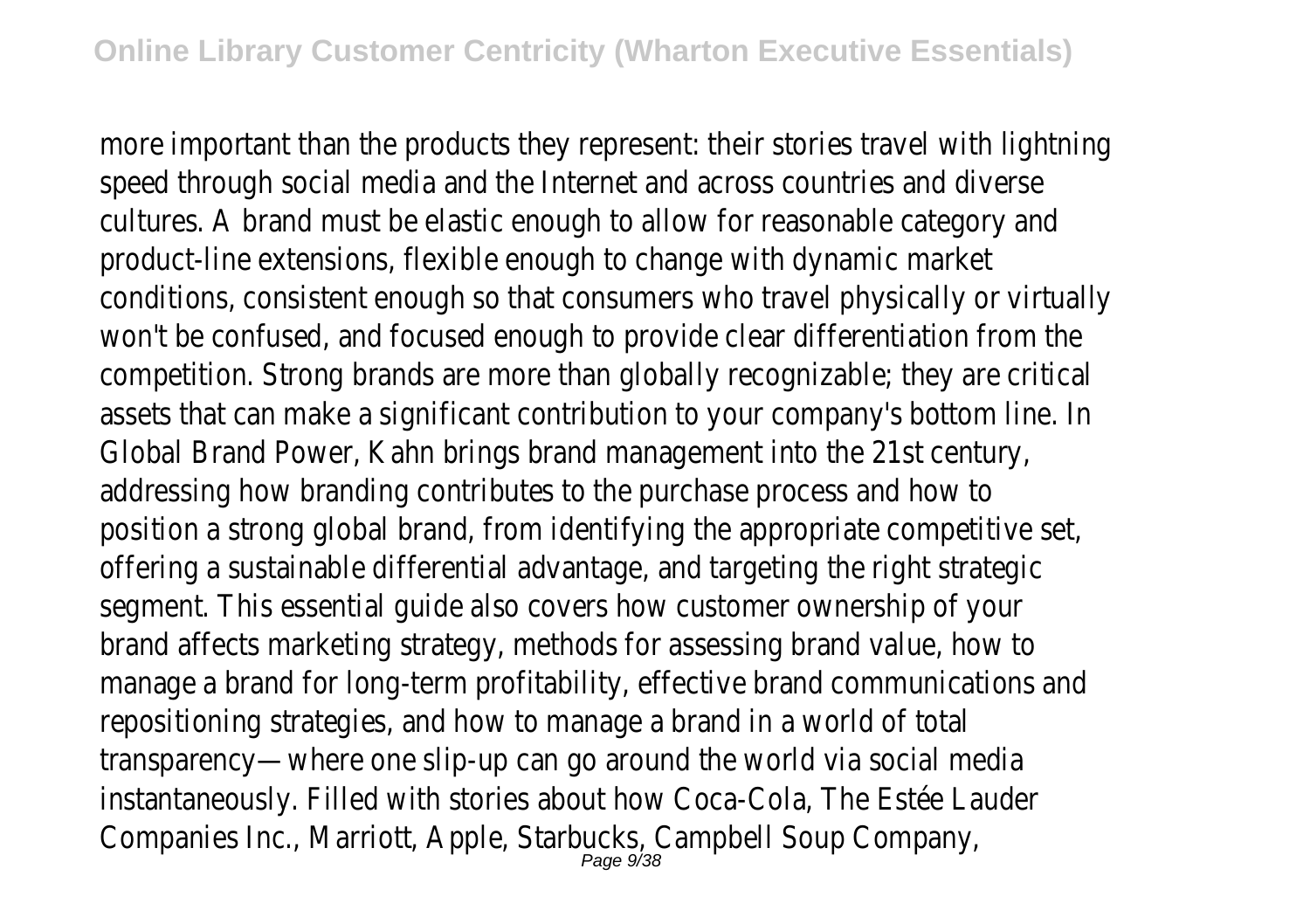Southwest Airlines, and celebrities like Lady Gaga are leveraging their brands, Global Brand Power is the only book you will need to implement an effective brand strategy for your firm.

Radically alter the impact of your advertising by changing your mindset Beyond Advertising offers concrete advice for actions to take and mindsets to adopt that will radically alter the impact of advertising—both for advertising professionals and target audiences. An ambitious book with insight from over 200 leading executives, innovators, and academics, this text paints a picture of what the future of advertising may look like by 2020. Most importantly, it provides concrete guidance regarding the changes you can make to your approach in order to thrive in an evolving industry, and explains what you can do differently now to create effective advertising across all consumer touchpoints. Advertising relies upon the engagement of target audience members to be successful, and achieving this engagement is becoming both easier and more difficult as communication channels change to keep up with the latest technology. Retaining a dynamic, flexible approach to advertising—and understanding where to make changes to your methods—is the only way to stay relevant in such a quickly moving industry. Visualize the evolution of the advertising industry, and understand how it may change in the coming decade Avoid the mistake of failing Page 10/38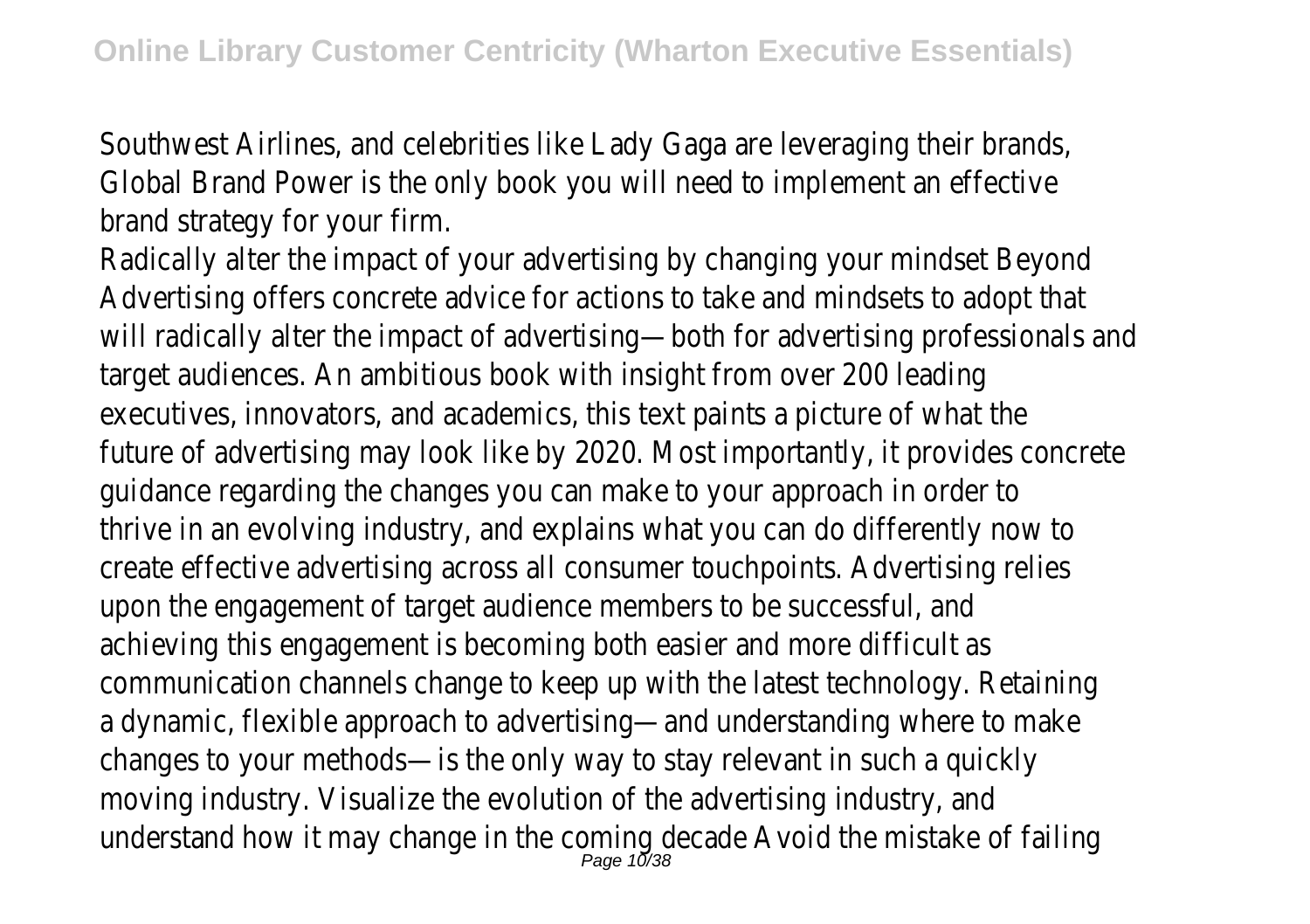to change your approach to advertising as the industry evolves Identify the concrete actions you can take right now to improve your results Discover the RAVES method of advertising Beyond Advertising is a forward-thinking text that every advertising professional needs to maintain a level of relevancy as the industry continues to evolve.

The Future of Nursing

Growth Units

The Parisian Diet

Leadership Conversations

The Unicorn's Shadow

Wharton Executive Education Finance & Accounting Essentials

6 Steps for Integrating Leadership and Strategy

Converted

Financial literacy for leaders A solid understanding of finance and accounting is critical in every aspect of business. In order to gauge business performance, make investment decisions or devise effective strategies, managers must be able to access and use the information contained in financial statements and work with the concepts that underlie them. Financial literacy is an absolute requirement for the successful manager. In direct and simple terms, Richard A. Lambert, Miller-Sherrerd Professor of Accounting at the Wharton School of the University of Pennsylvania, demystifies financial statements and concepts and shows you how Page 11/38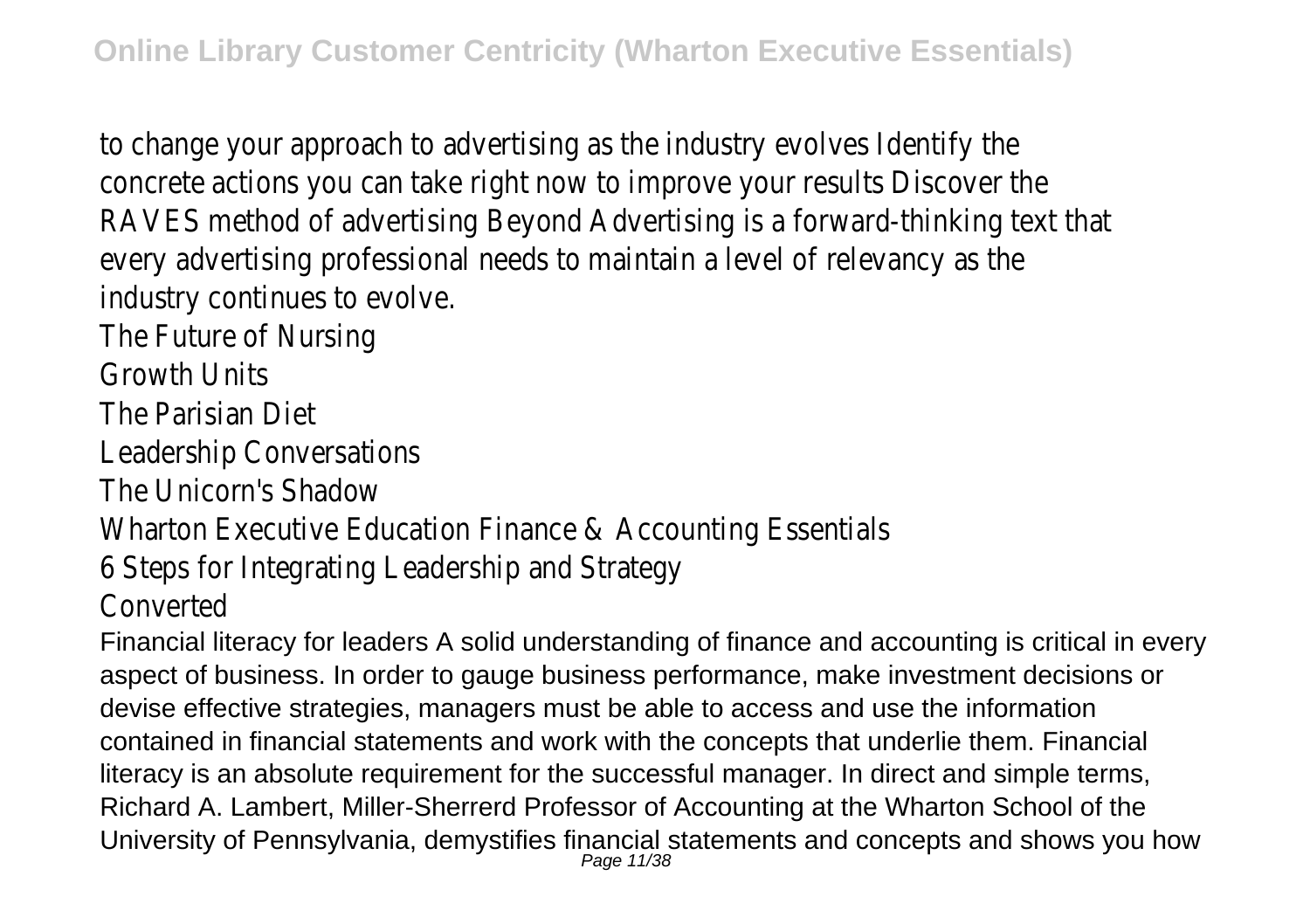you can apply this information to make better business decisions for long-term profit. In Wharton Executive Education Finance & Accounting Essentials, you will learn to use and interpret financial data, including income statements and balance sheets; strengthen your knowledge of financial reporting concepts; discover how to identify and estimate the relevant costs for decisions; learn how to evaluate investment strategies; apply your financial know-how to develop a coherent business strategy; and find out what you can learn from Pepsi, Krispy Kreme, General Motors, and other companies.

A framework for achieving superior rates of organic growth Achieving superior growth through innovation is a top strategic priority for all companies. Yet most management teams struggle to reach their firm's ambitious growth targets and suffer slow growth. What distinguishes these growth laggards from growth leaders like IBM, Nike, LEGO, American Express, Amazon, and Samsung that realize their full potential for growth? Wharton professor George S. Day shows that growth leaders use their innovation prowess to accelerate their growth at a faster rate. In this essential guide, Day reveals how to build this prowess by combining discipline in growthseeking activities with an organizational ability to innovate. Day shows managers how to set a growth strategy that is realistic while still stretching the organization; search for the best growth opportunities along the full spectrum of 14 growth pathways; aim their growth-seeking activities toward the creation of new customer value; learn to profit from the uncertainty of innovation by successfully assessing and containing risk; build the organizational muscle to implement an ambitious growth strategy; and move faster from ideas to impact. With the strategies, processes, and methods discussed in Innovation Prowess, leaders can build a tested and comprehensive strategy for driving organic growth year after year. The Wharton Executive Page 12/38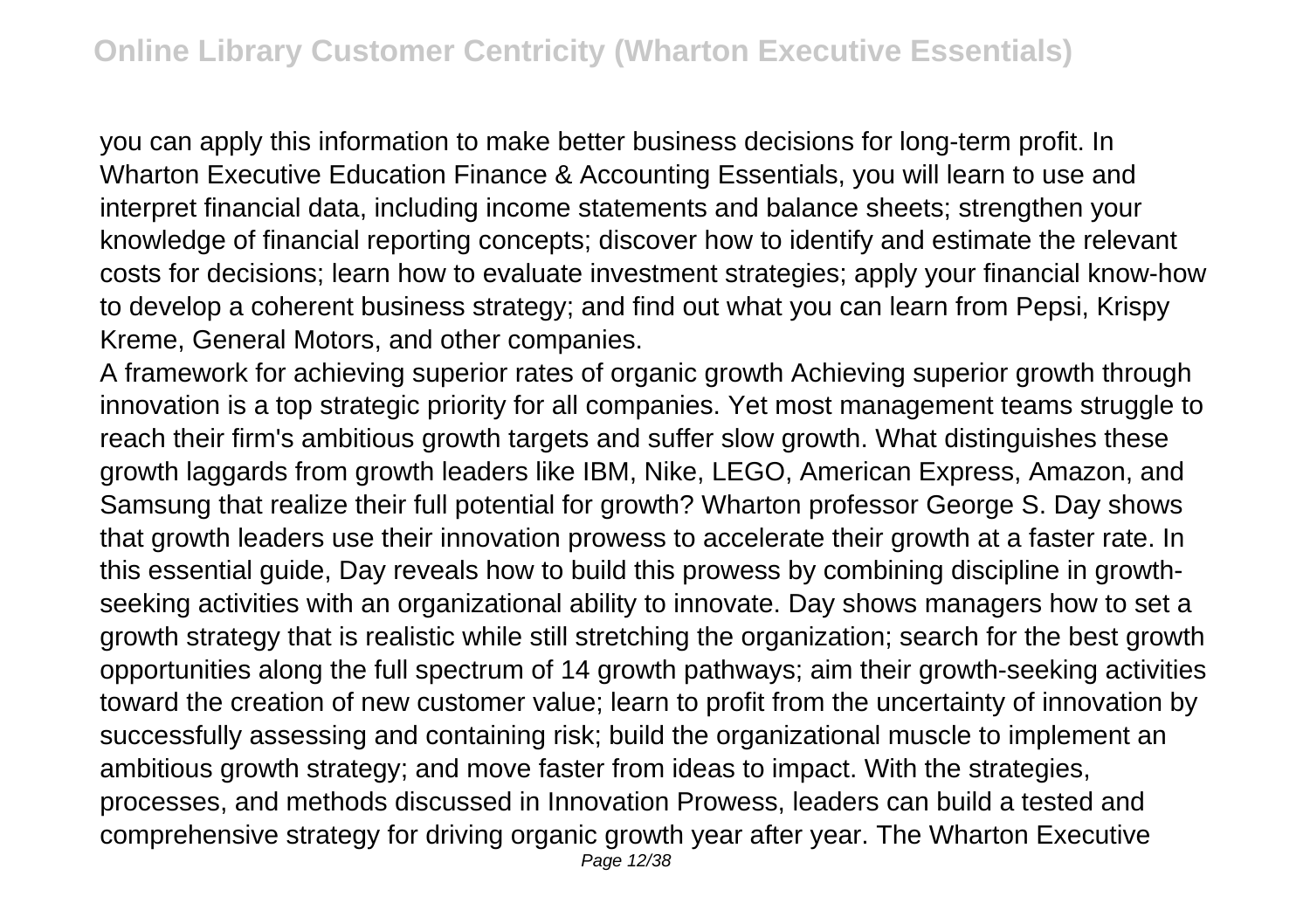Essentials Series The Wharton Executive Essentials series from Wharton Digital Press brings the ideas of the Wharton School's thought leaders to you wherever you are. Inspired by Wharton's Executive Education program, each book is authored by globally renowned faculty and offers a quick-reading, penetrating, and comprehensive summary of the knowledge leaders need to excel in today's competitive business environment and capture tomorrow's opportunities.

Companies can both serve society and create profit. This book shows how-based on rigorous evidence and an actionable framework.

We all want to be customer centric...but most of us struggle with that vague term, and how to measure it. Radical Value reveals that the measurable, trackable, trainable thing you really seek --at the core of customer centricity--is customer-perceived value. Radical Value breaks through the confusing tangle of sales performance solutions available today. There's radical simplicity -and radical power -- in focusing everything your company does on customer value. Radically flipping the 10% of today's training/coaching effort currently devoted to value: the thing that moves 90+% of customer decisions. Radically re-thinking how -- and how widely - we engage customers who are more distracted and siloed than ever, causing buying decisions to dissolve into a confused mess favoring "no decision". Radically re-thinking how we organize our companies, often every bit as siloed as our customers, where one role "sells", while many serve customers but never relay value discoveries they make almost daily. Radical Value doesn't stop at high-level theory, but provides intuitive, easy-to-implement tools that should integrate into your existing systems and workflows, implementing radical value focus. Sellers will learn how to sell and price to value. Marketers will master outcome-based messaging.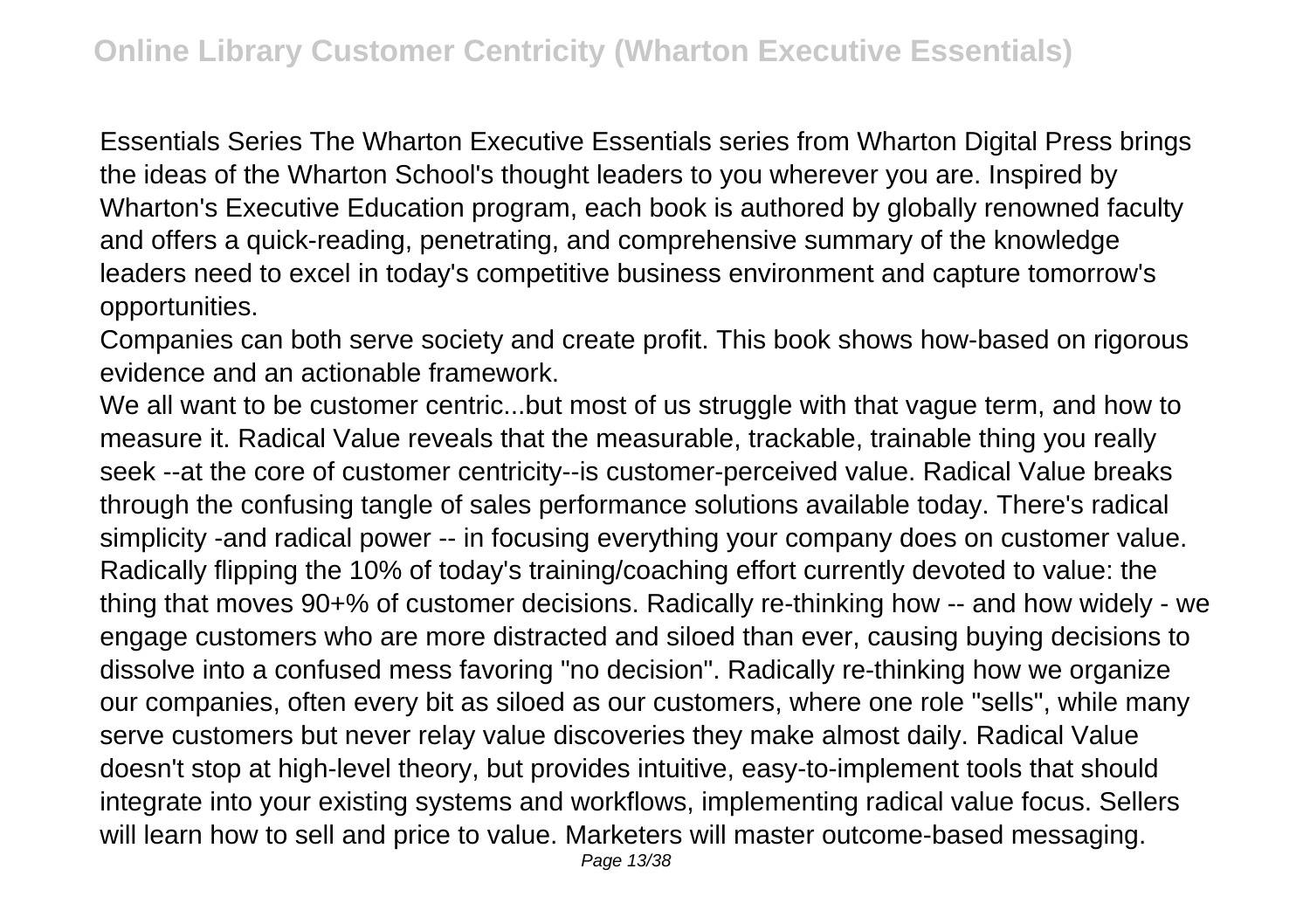Product/ service managers will gain insights into current customer outcomes...and guide more powerful future innovations. Executives will be able to form value-based feedback loops between every function in their companies.

How Successful Retailers Win Customers in an Era of Endless Disruption

A Vision for the Future

Lessons from Legendary Professors

Customer Relationship Management

How Great Companies Deliver Both Purpose and Profit – Updated and Revised

Leveraging Branding for Long-Term Growth

How to reach your right weight and stay there

Challenging High Potential Managers to Become Great Leaders

The Internet of Things, robo investment advisers, wearable fitness devices, remote health care operations . . . business executives in many industries are currently being inundated with a confusingly and exhaustingly broad range of technological developments that enable new business models. There is, however, a common thread among all of these developments: firms are fundamentally changing how they connect with their customers. Rather than having occasional, episodic interactions--where customers realize they have an unmet need and then look for ways to fill it--firms are striving to be continuously connected to their customers, providing services and products as the needs arise, even before customers become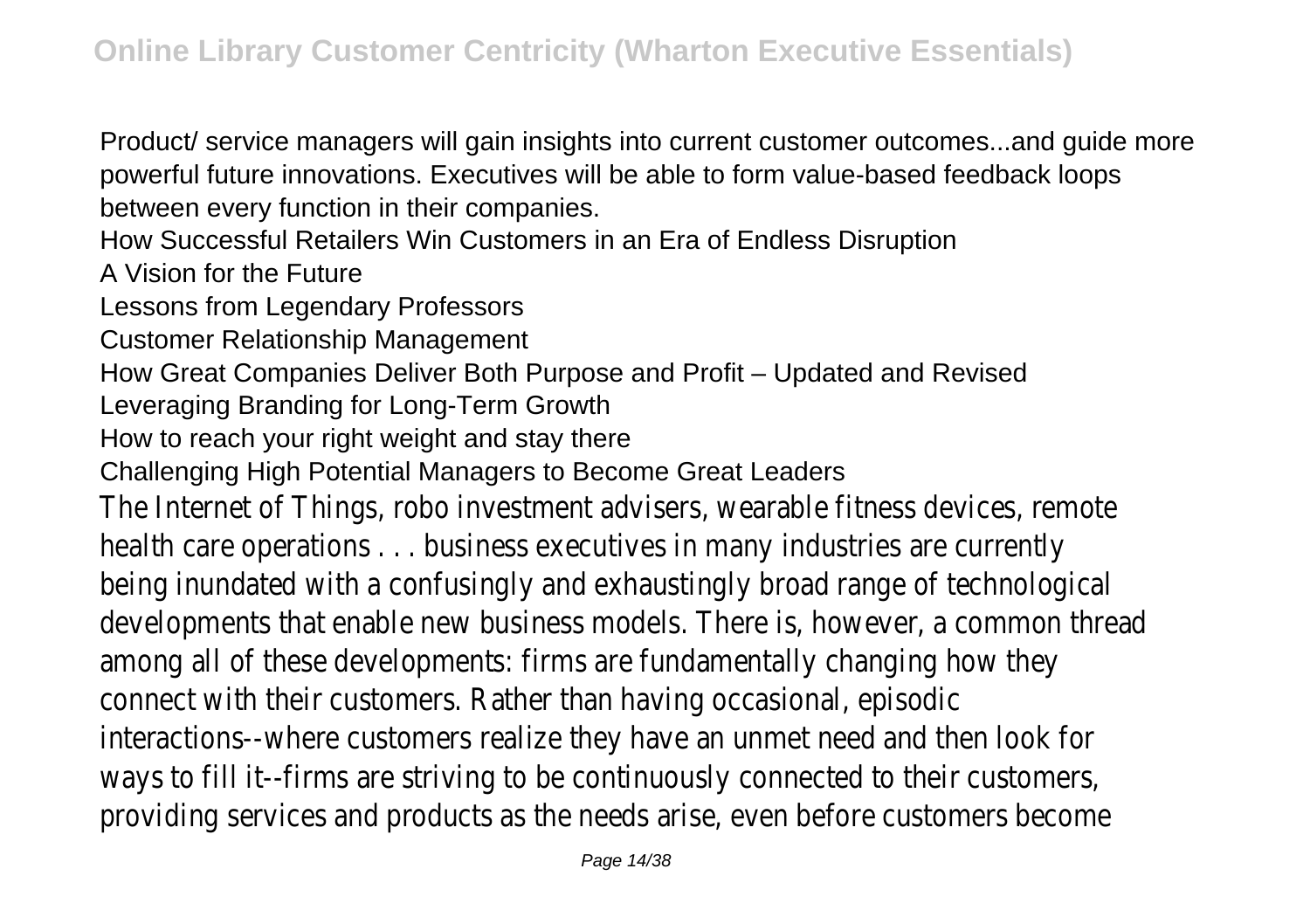aware of them. Firms such as Nike, Disney, Progressive Insurance, McGraw-Hill Higher Education, Medtronic, Hewlett-Packard, and Tesco are developing and competing on connected strategies: creating superior customer experiences through connectivity while simultaneously driving dramatic improvements in operational efficiencies and reshaping their industries. Strategy and operations experts Nicolaj Siggelkow and Christian Terwiesch reveal the emergence of connected strategies across a broad array of industries and show how these strategies work, how they eliminate the trade-off between superior customer experience and low cost, and how companies can formulate, design, and implement them. In showing how to create a connected strategy, the authors reveal the four pathways--respond-to-desire, curated offerings, coaching, and automatic execution--for turning occasional, episodic interactions into continuous relationships. Siggelkow and Terwiesch show you how to:

THE NEW QUESTION Ten years after the worldwide bestseller Good to Great, Jim Collins returns with another groundbreaking work, this time to ask: Why do some companies thrive in uncertainty, even chaos, and others do not? Based on nine years of research, buttressed by rigorous analysis and infused with engaging stories, Collins and his colleague, Morten Hansen, enumerate the principles for building a truly great enterprise in unpredictable, tumultuous, and fast-moving times. THE Page 15/38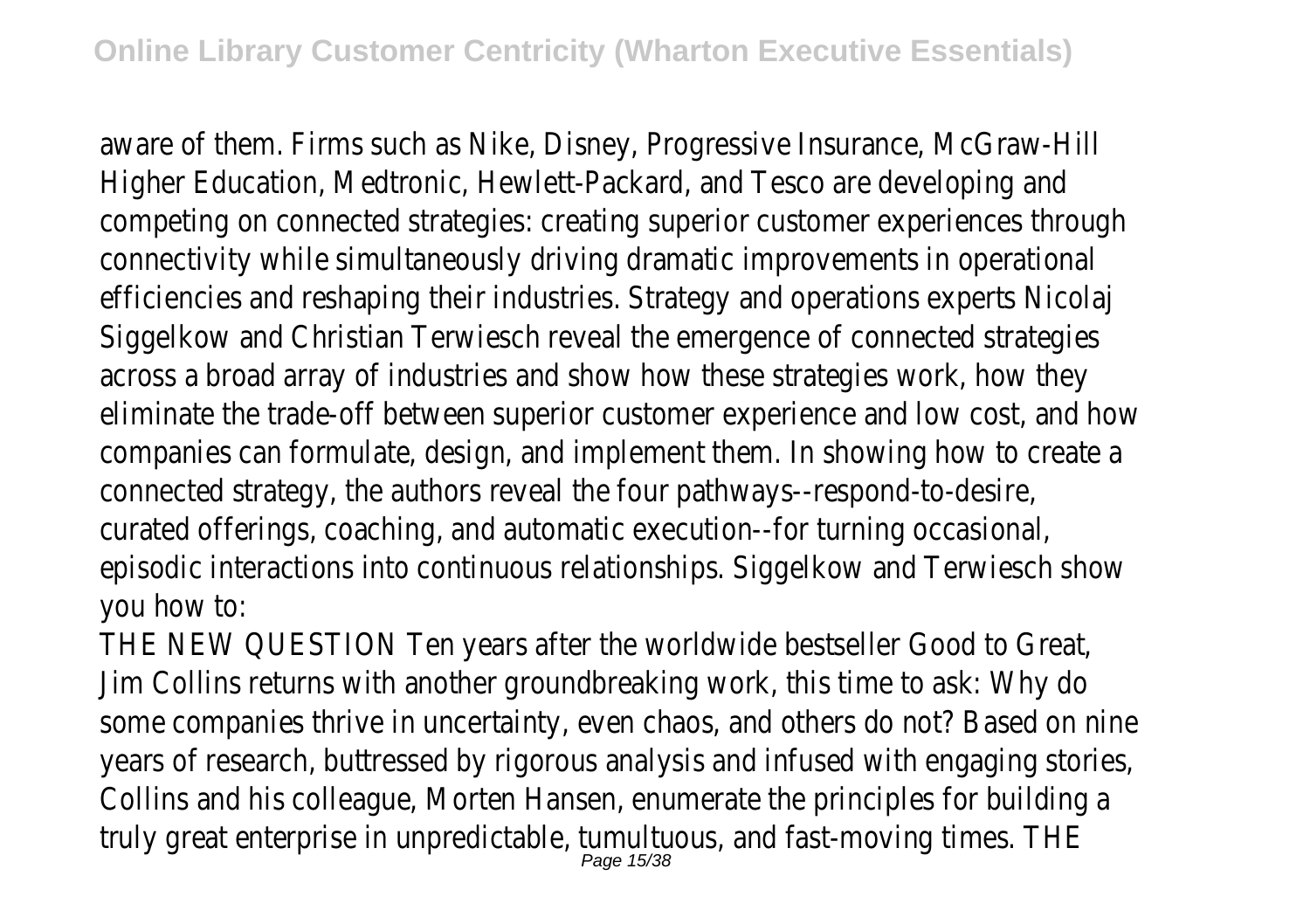NEW STUDY Great by Choice distinguishes itself from Collins's prior work by its focus not just on performance, but also on the type of unstable environments faced by leaders today. With a team of more than twenty researchers, Collins and Hansen studied companies that rose to greatness - beating their industry indexes by a minimum of ten times over fifteen years - in environments characterized by big forces and rapid shifts that leaders could not predict or control. The research team then contrasted these "10X companies" to a carefully selected set of comparison companies that failed to achieve greatness in similarly extreme environments. THE NEW FINDINGS The study results were full of provocative surprises. Such as: \* The best leaders were not more risk taking, more visionary, and more creative than the comparisons; they were more disciplined, more empirical, and more paranoid. \* Innovation by itself turns out not to be the trump card in a chaotic and uncertain world; more important is the ability to scale innovation, to blend creativity with discipline. \* Following the belief that leading in a "fast world" always requires "fast decisions" and "fast action" is a good way to get killed. \* The great companies changed less in reaction to a radically changing world than the comparison companies. The authors challenge conventional wisdom with thought-provoking, sticky, and supremely practical concepts. They include 10Xers; the 20 Mile March; Fire Bullets then Cannonballs; Leading above the Death Line; Zoom Out, Then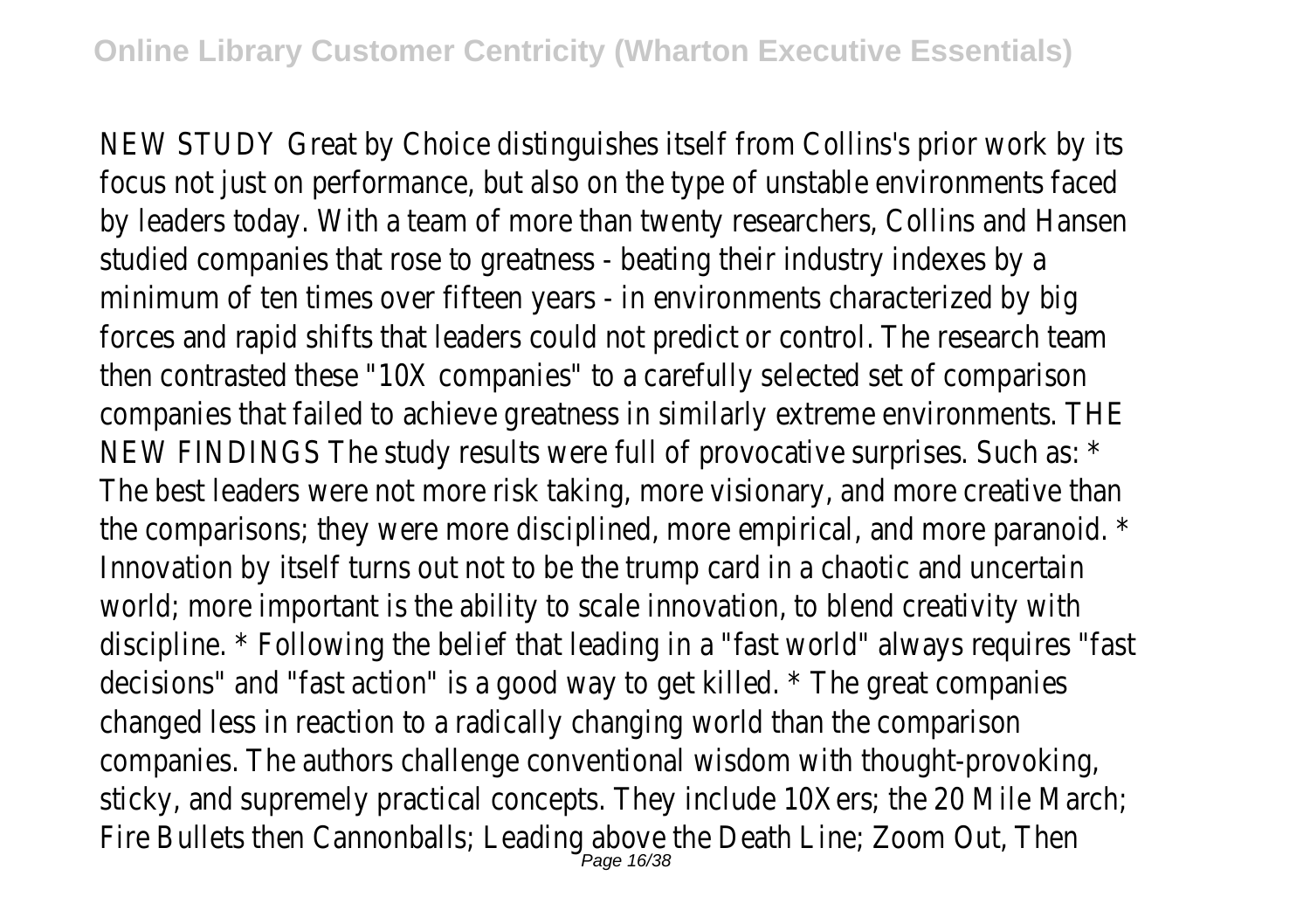Zoom In; and the SMaC Recipe. Finally, in the last chapter, Collins and Hansen present their most provocative and original analysis: defining, quantifying, and studying the role of luck. The great companies and the leaders who built them were not luckier than the comparisons, but they did get a higher Return on Luck. This book is classic Collins: contrarian, data driven, and uplifting. He and Hansen show convincingly that, even in a chaotic and uncertain world, greatness happens by choice, not by chance.

Make customer value a C-Suite priority for lasting profits and growth While the Great Recession ravaged the balance sheets of long-standing leaders in their respective industries, many companies have actually gained market share, grown revenues and profits, and created more value for customers. These are not flash-inthe-pan companies—world-beaters one year and stragglers the next. They are companies like Johnson & Johnson, Procter & Gamble, Fidelity, Cisco, Philips, Walmart, and Amazon. The success of these organizations isn't the result of a brilliant strategy for bad times; it's the outcome of a highly effective long-term strategy that manages the company from the outside in. In Strategy from the Outside In, George S. Day and Christine Moorman explain that the key to such lasting and highly profitable success is the ability to compete on and profit from customer value. It means operating from the outside in. It means always building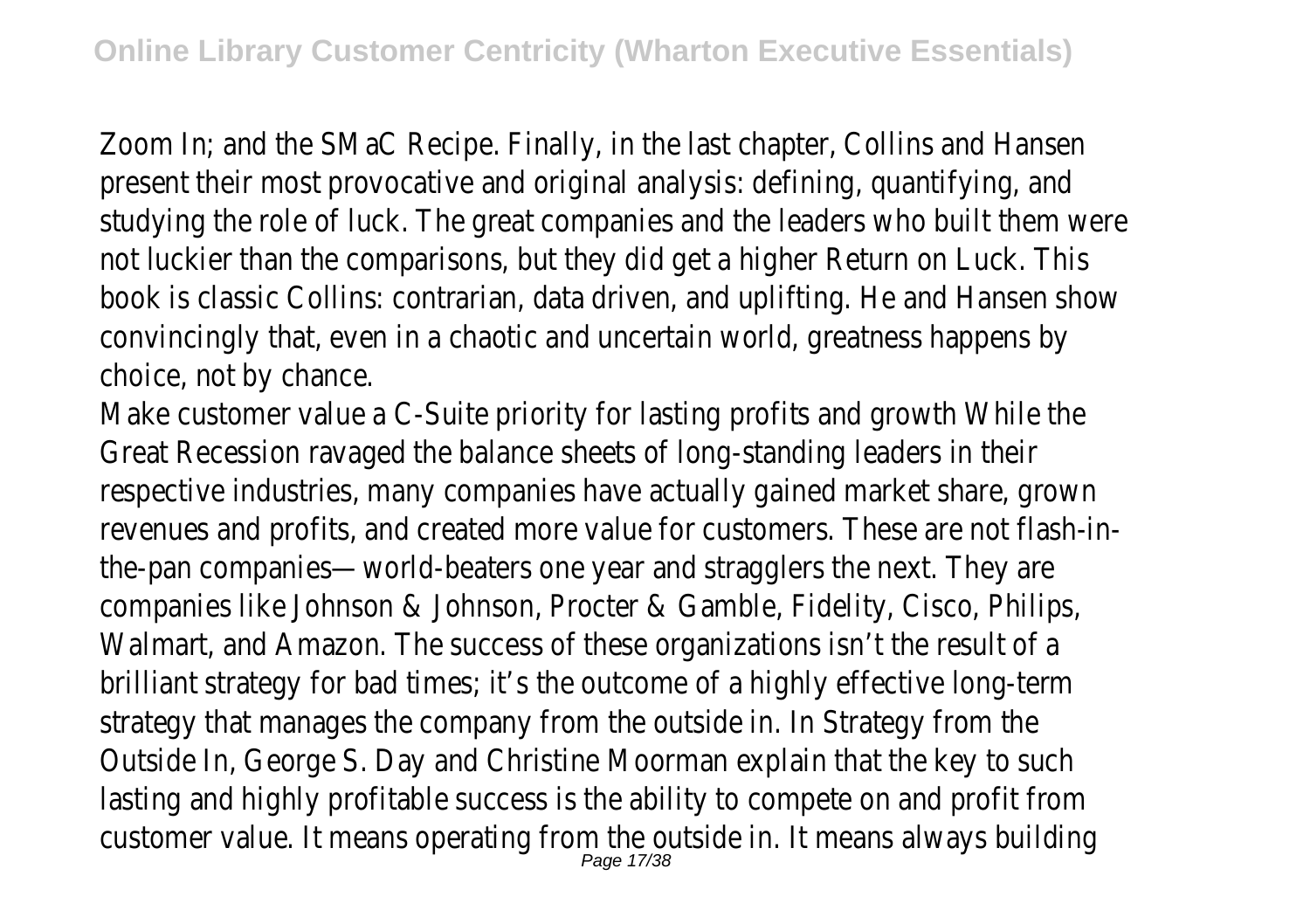strategy on market insight, and ensuring that every part of the company puts customer value first. Applying years of research, Day and Moorman illustrate that an outside-in view requires constant vigilance and focus on four customer value imperatives: Be a customer value leader Innovate new value for customers Capitalize on the customer as an asset Capitalize on the brand as an asset Day and Moorman take you from theory to practice, with an emphasis on real world stories, practical models, and useable metrics so that you can profit from customer value. From the outside in.

What do Toyota, Apple, and Zappos have in common? CUSTOMER-CENTRIC CULTURE And now, with this research-based method, you can replicate their success with your business Based on more than 60 studies and the authors' threeyear proprietary research project with more than 100 companies, The Customer Culture Imperative demonstrates that organizations exhibiting a strong "customercentric culture" do, in fact, produce superior business performance. It provides diagnostic tools and a roadmap for effective implementation, designed to make cultural change concrete and actionable in any organization. Dr. Linden R. Brown is chairman and co-founder of MarketCulture Strategies Inc. Christopher Brown is the former marketing director for Hewlett-Packard for the South Pacific and is presently a Silicon Valley-based sales and marketing consultant.<br>Page 18/38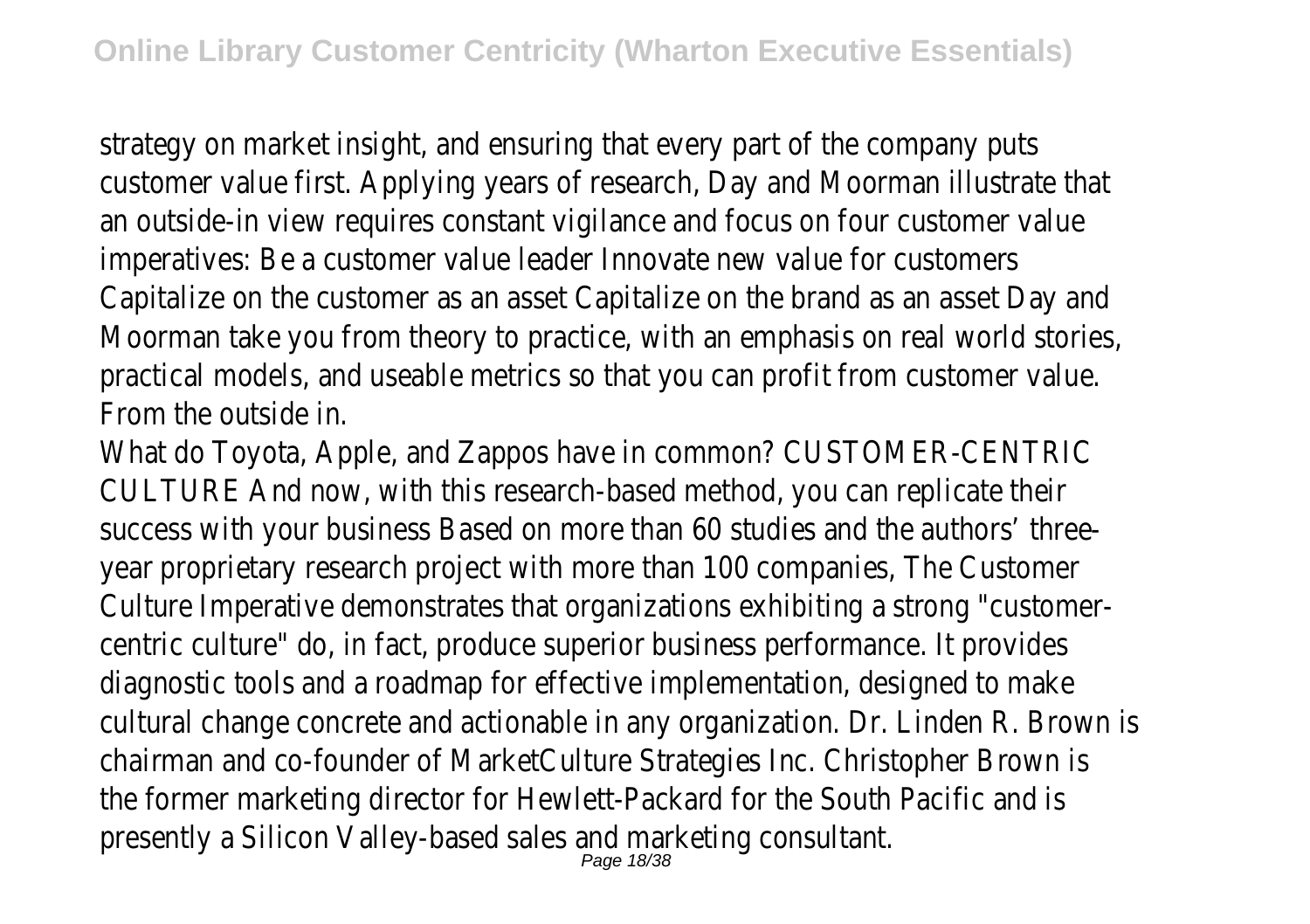Financial Literacy for Managers Global Brand Power Great by Choice Client Psychology

Learn to calculate Customer Acquisition Cost, Lifetime Value, and why businesses behave the way they do.

The Strategic Leader's Roadmap

The Data-Driven Way to Win Customers' Hearts

*This is said to be the 'Age of the Customer' where business battles will be won through differentiated customer experience. There is a huge need for customer experience professionals, as well as aspiring customer centric companies, to learn and apply the winning principles of delivering great customer experience. This Customer Experience Design Book is written to help individuals and organizations get fundamental understanding of the customer experience domain through interactive exercises and illustrations. The book also provides guidance to those who want to become an Internationally Certified Customer Experience Professional (CCXP), the accreditation provided by CXPA after a thorough assessment. Ultimately, this book is a unique resource that is designed*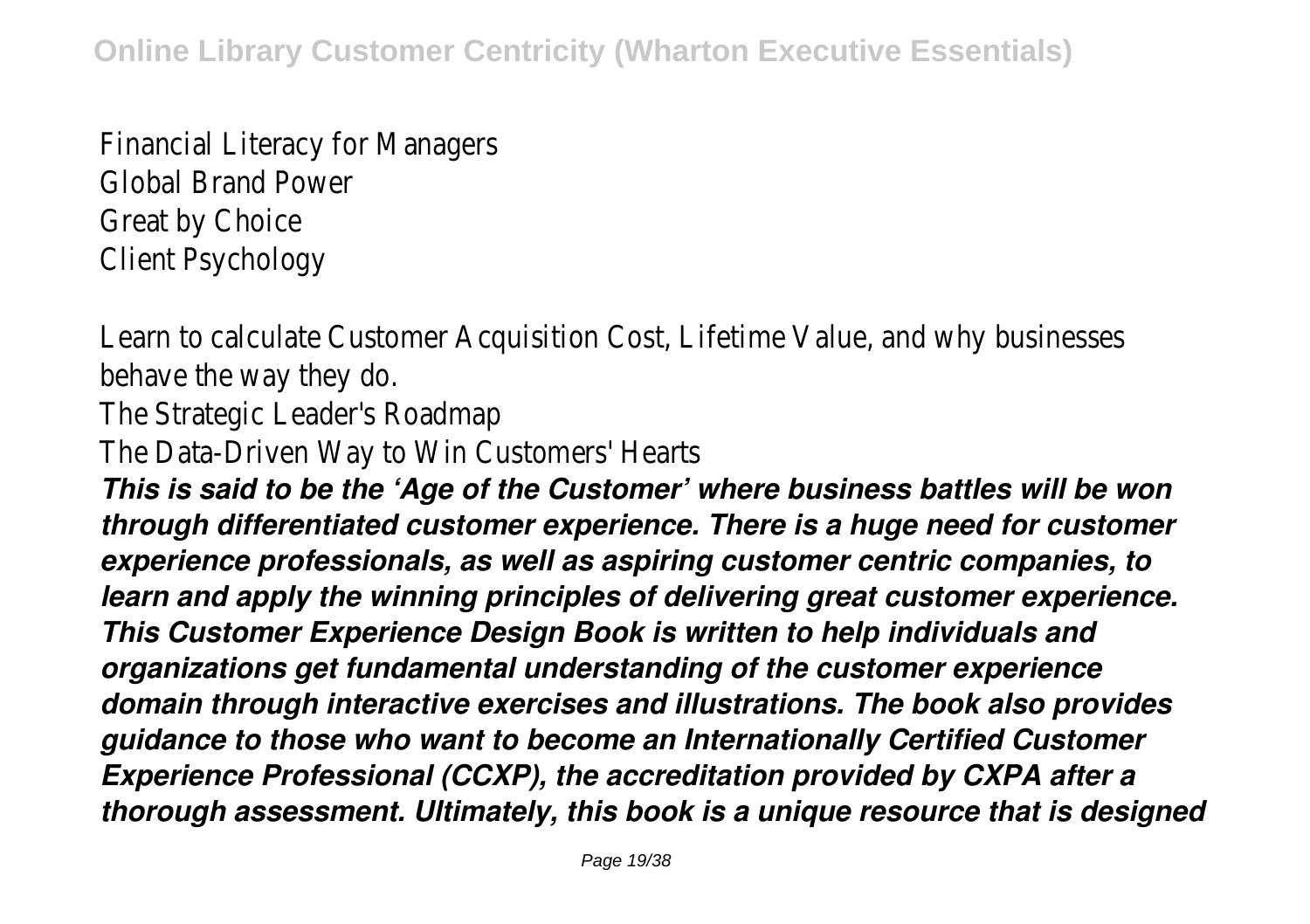*to help individuals and organizations across the globe raise the bar of customer experience.*

*The language of business In order to understand how your business is performing right now and to evaluate, assess, and devise new strategies to boost future performance, you need information. Financial statements are a critical source of the information you need. In direct and simple terms, Richard A. Lambert, Miller-Sherrerd Professor of Accounting at the Wharton School of the University of Pennsylvania, demystifies financial statements and concepts and shows you how you can apply this information to make better business decisions for long-term profit. You will learn to use and interpret financial data; find out what we can learn from Pepsi, Krispy Kreme, General Motors, and other companies; learn how to evaluate investment strategies; and apply your financial know-how to develop a coherent business strategy.*

*The Future of Nursing explores how nurses' roles, responsibilities, and education should change significantly to meet the increased demand for care that will be created by health care reform and to advance improvements in America's increasingly complex health system. At more than 3 million in number, nurses make up the single largest segment of the health care work force. They also spend the greatest amount of time in delivering patient care as a profession. Nurses therefore have valuable insights and unique abilities to contribute as*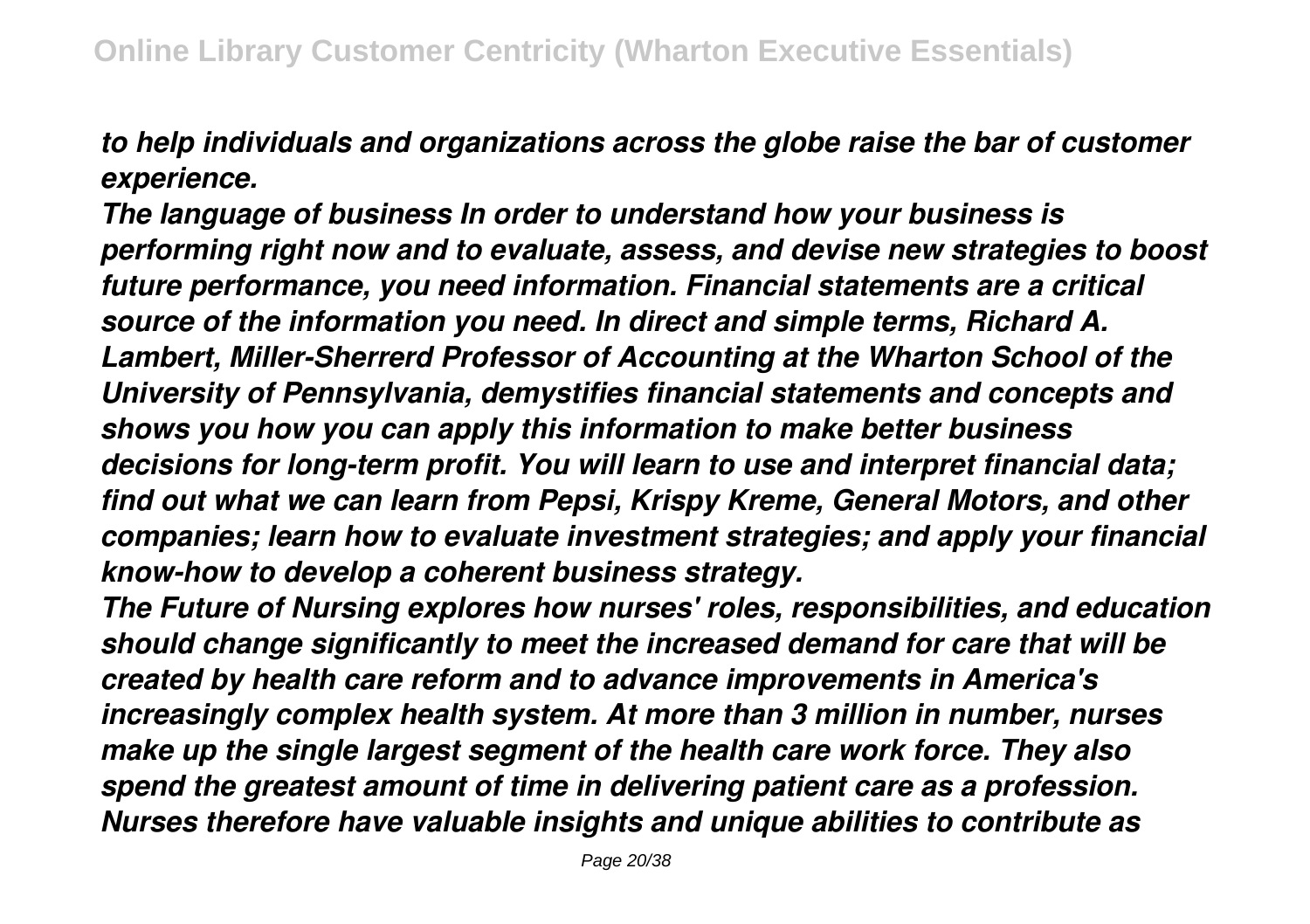*partners with other health care professionals in improving the quality and safety of care as envisioned in the Affordable Care Act (ACA) enacted this year. Nurses should be fully engaged with other health professionals and assume leadership roles in redesigning care in the United States. To ensure its members are wellprepared, the profession should institute residency training for nurses, increase the percentage of nurses who attain a bachelor's degree to 80 percent by 2020, and double the number who pursue doctorates. Furthermore, regulatory and institutional obstacles -- including limits on nurses' scope of practice -- should be removed so that the health system can reap the full benefit of nurses' training, skills, and knowledge in patient care. In this book, the Institute of Medicine makes recommendations for an action-oriented blueprint for the future of nursing.*

*Designing the Customer-Centric Organization offers todayâ??s business leaders a comprehensive customer-centric organizational model that clearly shows how to put in place an infrastructure that is organized around the demands of the customer. Written by Jay Galbraith (the foremost expert in the field of organizational design), this important book includes a tool that will help determine how customer-centric an organization is- light-level, medium-level, complete-level, or high-level- and it shows how to ascertain the appropriate level for a particular institution. Once the groundwork has been established, the*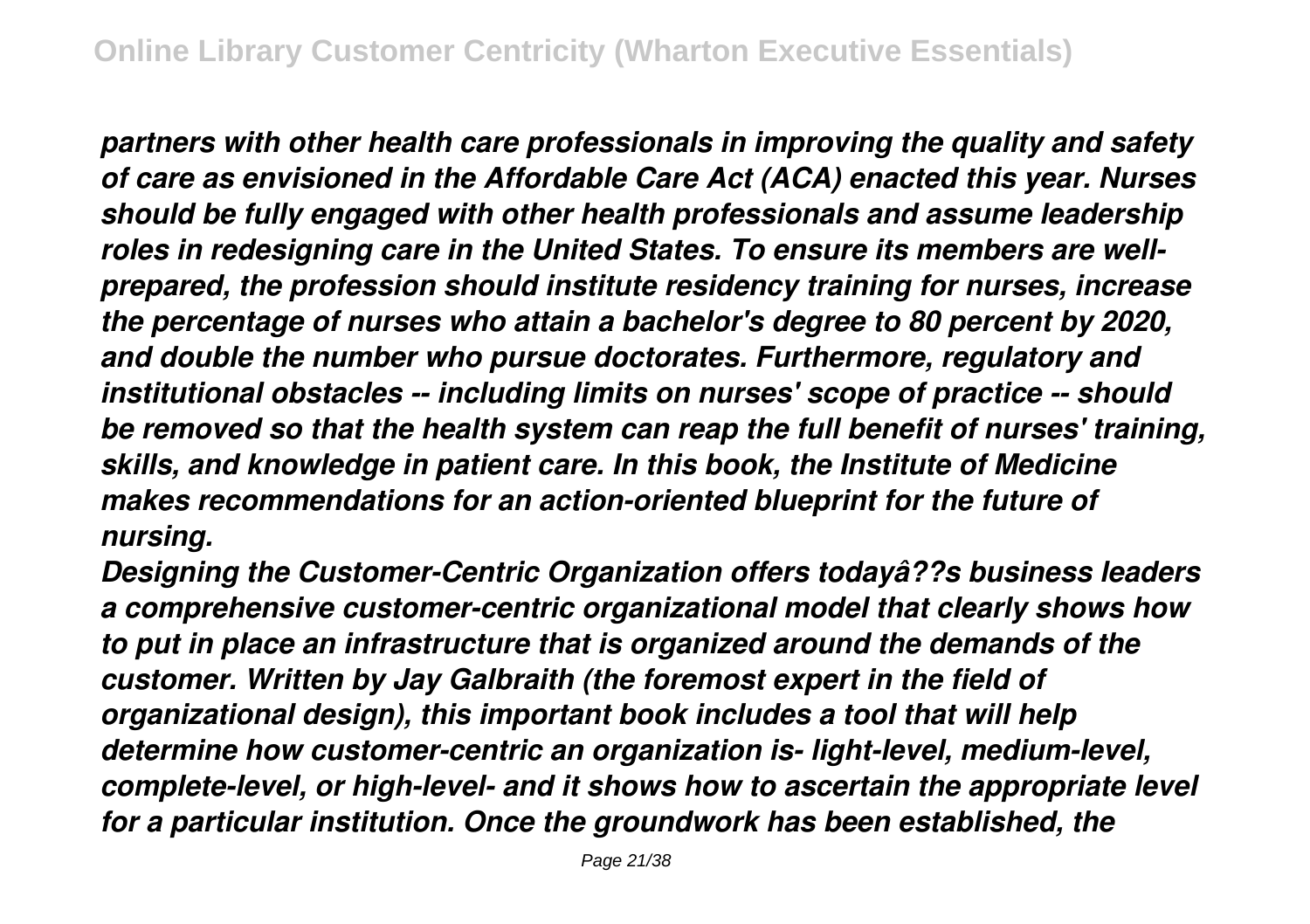*author offers guidance for the process of implementing a customer-centric system throughout an organization. Designing the Customer-Centric Organization includes vital information about structure, management processes, reward and management systems, and people practices. How to Take Your Company to the Next Level Through Radical Customer Centricity Essential Business Strategies for Turning Ideas Into Action Seven Essentials for Business Success Connected Strategy Combating the Dangerous Myths that Hold Back Startups, Founders, and Investors Executive Education after the Pandemic Customer Centricity: What It Is Customer Centricity*

**Conversation techniques and tools that can help strong managers become great leaders Often the very same skills and traits that enable rising stars to achieve success "tenacity, aggressiveness, self-confidence" become liabilities when promoted into a leadership track. While managers' conversations are generally transactional and centered on the task at hand, leaders must focus on people, asking great questions and aligning them with the vision for the future. Leadership mindsets and skills can be developed, and Leadership**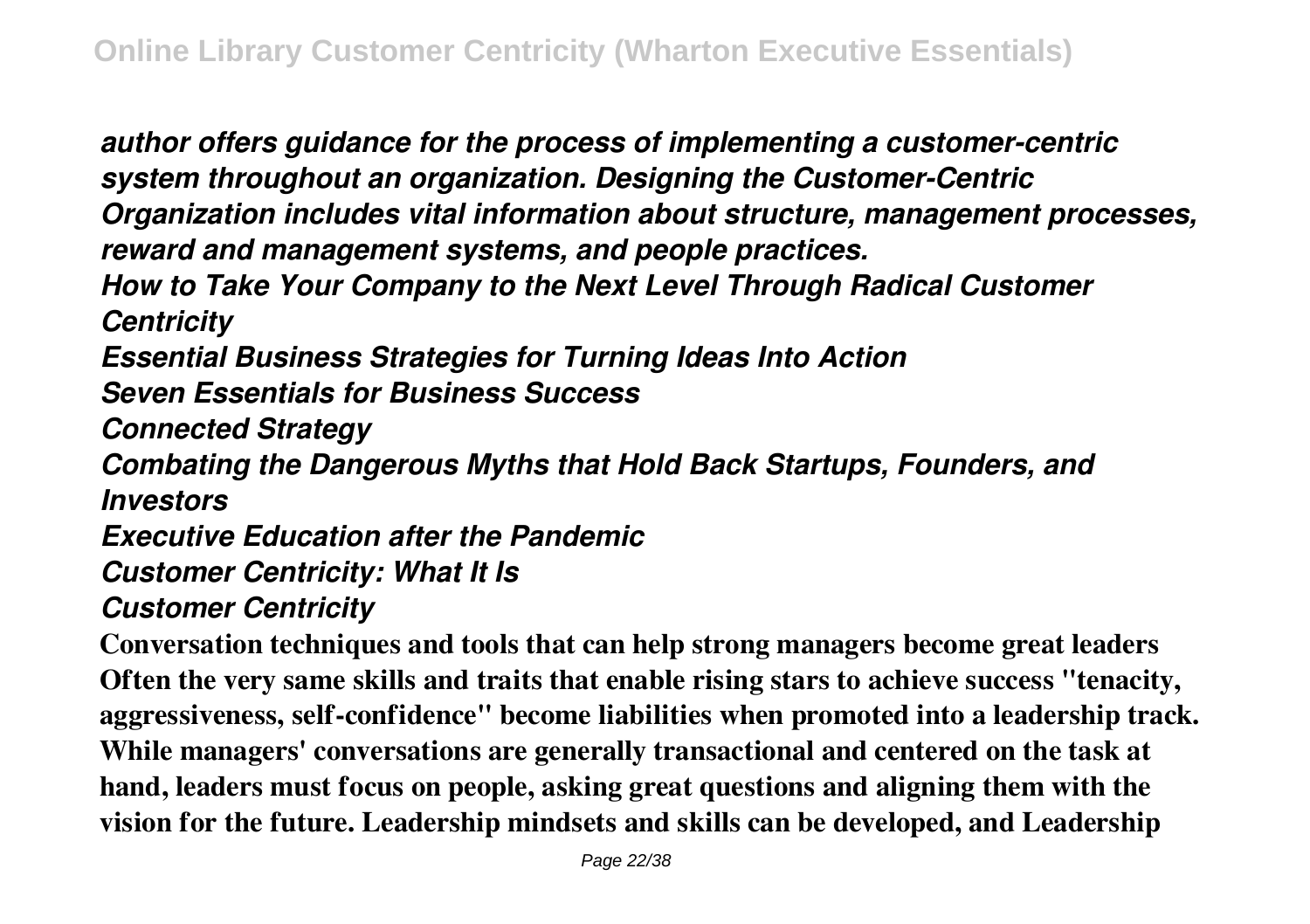**Conversations provides practical guidance for connecting with others in ways that transform each interaction into an opportunity for organizational and personal growth. Identifies four types of conversation every leader must master: building relationships, making decisions, taking action, and developing others Provides an action plan for boosting your personal leadership potential, as well for developing leadership skills in others Draws on the authors' rich experience coaching and working with leaders at a wide range of organizations, including NASA, the U.S. Navy, intelligence agencies, Boeing, Gillette, Bausch & Lomb, and Georgetown University Leadership Conversations is required reading for both high-potential managers looking to make it to the next level and leaders looking to develop their people.**

**Are you just playing—or playing to win? Strategy is not complex. But it is hard. It's hard because it forces people and organizations to make specific choices about their future—something that doesn't happen in most companies. Now two of today's bestknown business thinkers get to the heart of strategy—explaining what it's for, how to think about it, why you need it, and how to get it done. And they use one of the most successful corporate turnarounds of the past century, which they achieved together, to prove their point. A.G. Lafley, former CEO of Procter & Gamble, in close partnership with strategic adviser Roger Martin, doubled P&G's sales, quadrupled its profits, and increased its market value by more than \$100 billion in just ten years. Now, drawn from their years of experience at P&G and the Rotman School of Management, where Martin is**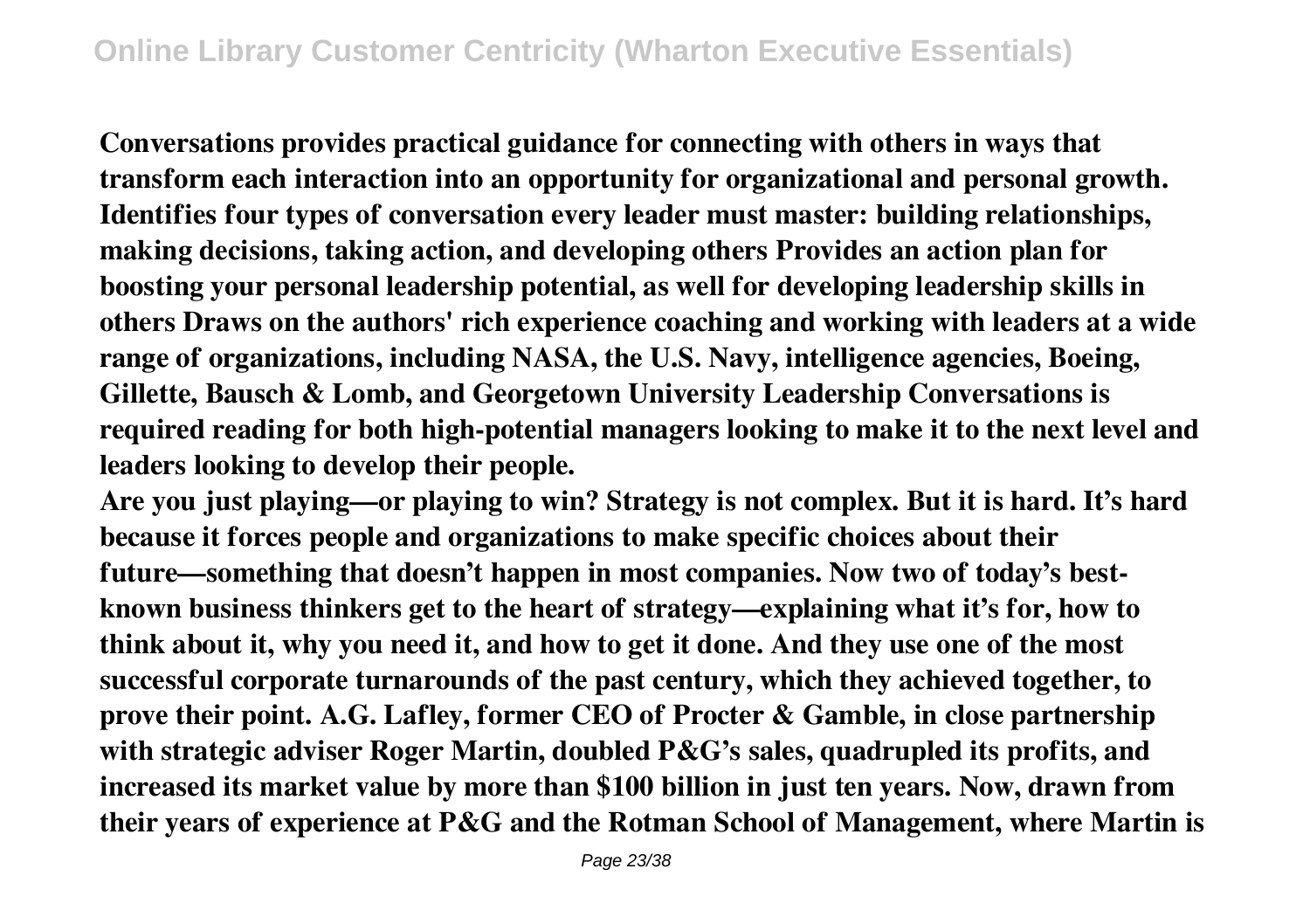**dean, this book shows how leaders in organizations of all sizes can guide everyday actions with larger strategic goals built around the clear, essential elements that determine business success—where to play and how to win. The result is a playbook for winning. Lafley and Martin have created a set of five essential strategic choices that, when addressed in an integrated way, will move you ahead of your competitors. They are: • What is our winning aspiration? • Where will we play? • How will we win? • What capabilities must we have in place to win? • What management systems are required to support our choices? The stories of how P&G repeatedly won by applying this method to iconic brands such as Olay, Bounty, Gillette, Swiffer, and Febreze clearly illustrate how deciding on a strategic approach—and then making the right choices to support it—makes the difference between just playing the game and actually winning. Embraces both the theoretical background and the practical implementation of CRM strategy. Also comprises of elements of marketing, accounting, human resources, information technology and strategic management to ensure that it provides a**

**comprehensive and fully developed introductory text.**

**2019 AXIOM BUSINESS BOOK AWARD WINNER Featured in Forbes, NPR's Marketplace, and a Google Talk, The Customer Centricity Playbook offers "actionable insights to drive immediate value," according to Neil Hoyne, Head of Customer Analytics and Chief Analytics Evangelist, Google. How did global gaming company Electronic Arts go from being named "Worst Company in America" to clearing a billion dollars in profit?**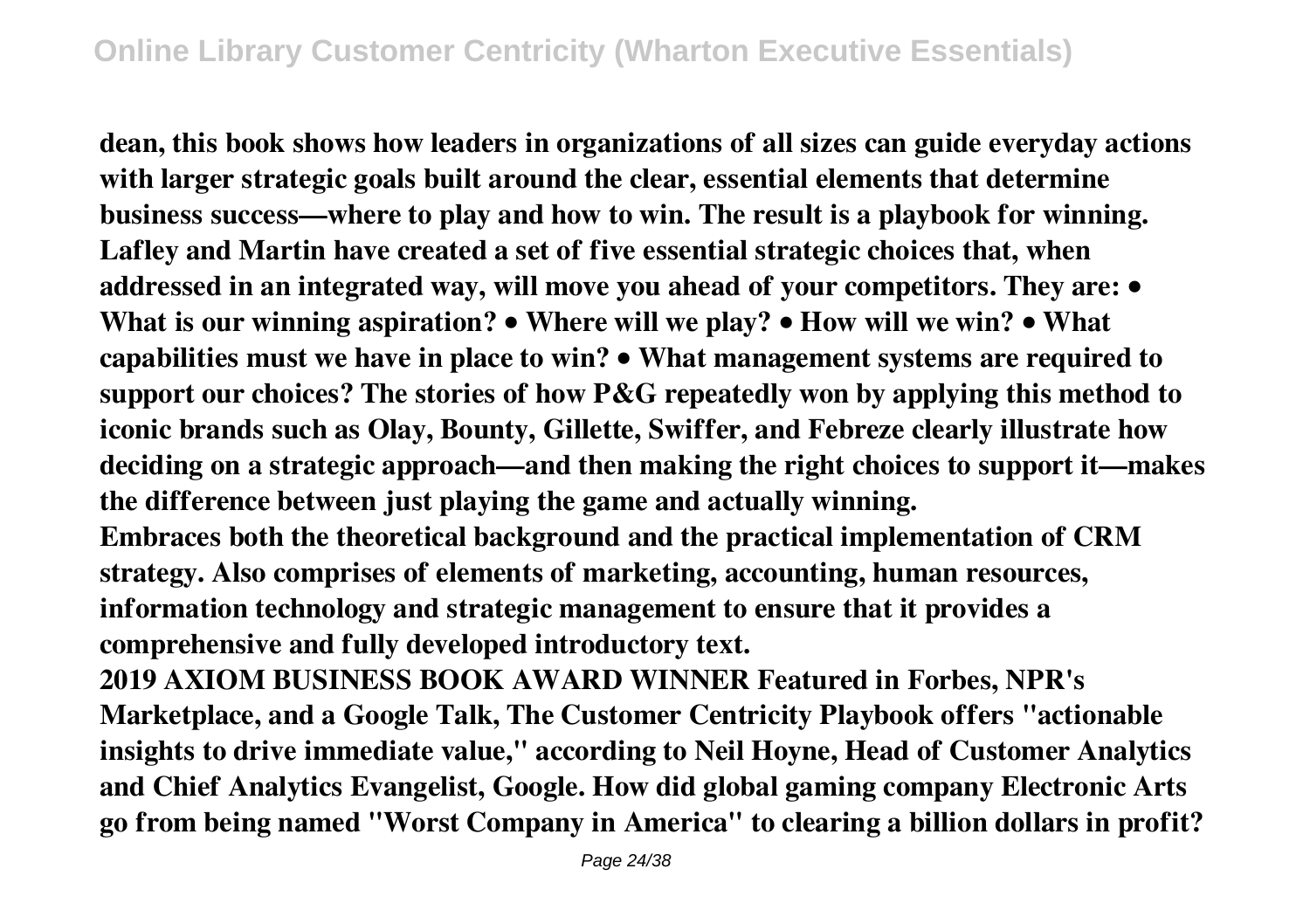**They discovered a simple truth--and acted on it: Not all customers are the same, regardless of how they appear on the surface. In The Customer Centricity Playbook, Wharton School professor Peter Fader and Wharton Interactive's executive director Sarah Toms help you see your customers as individuals rather than a monolith, so you can stop wasting resources by chasing down product sales to each and every consumer. Fader and Toms offer a 360-degree analysis of all the elements that support customer centricity within an organization. In this book, you will learn how to: Develop a customer-centric strategy for your organization Understand the right way to think about customer lifetime value (CLV) Finetune investments in customer acquisition, retention, and development tactics based on customer heterogeneity Foster a culture that sustains customer centricity, and also understand the link between CLV and market valuation Understand customer relationship management (CRM) systems, as they are a vital underpinning for all these areas through the valuable insights they provide Fader's first book, Customer Centricity, quickly became a go-to for readers interested in focusing on the right customers for strategic advantage. In this new book, Fader and Toms offer a true playbook for companies of all sizes that want to create and implement a winning strategy to acquire, develop, and retain customers for the greatest value. "A must-read."--Aimee Johnson, Chief Marketing Officer, Zillow "The Customer Centricity Playbook offers fundamental insights to point organizations of any size in the right direction."--Rob Markey, Partner, Bain & Company, Inc., and coauthor, The Ultimate Question 2.0"Peter Fader and Sarah Toms offer transformative**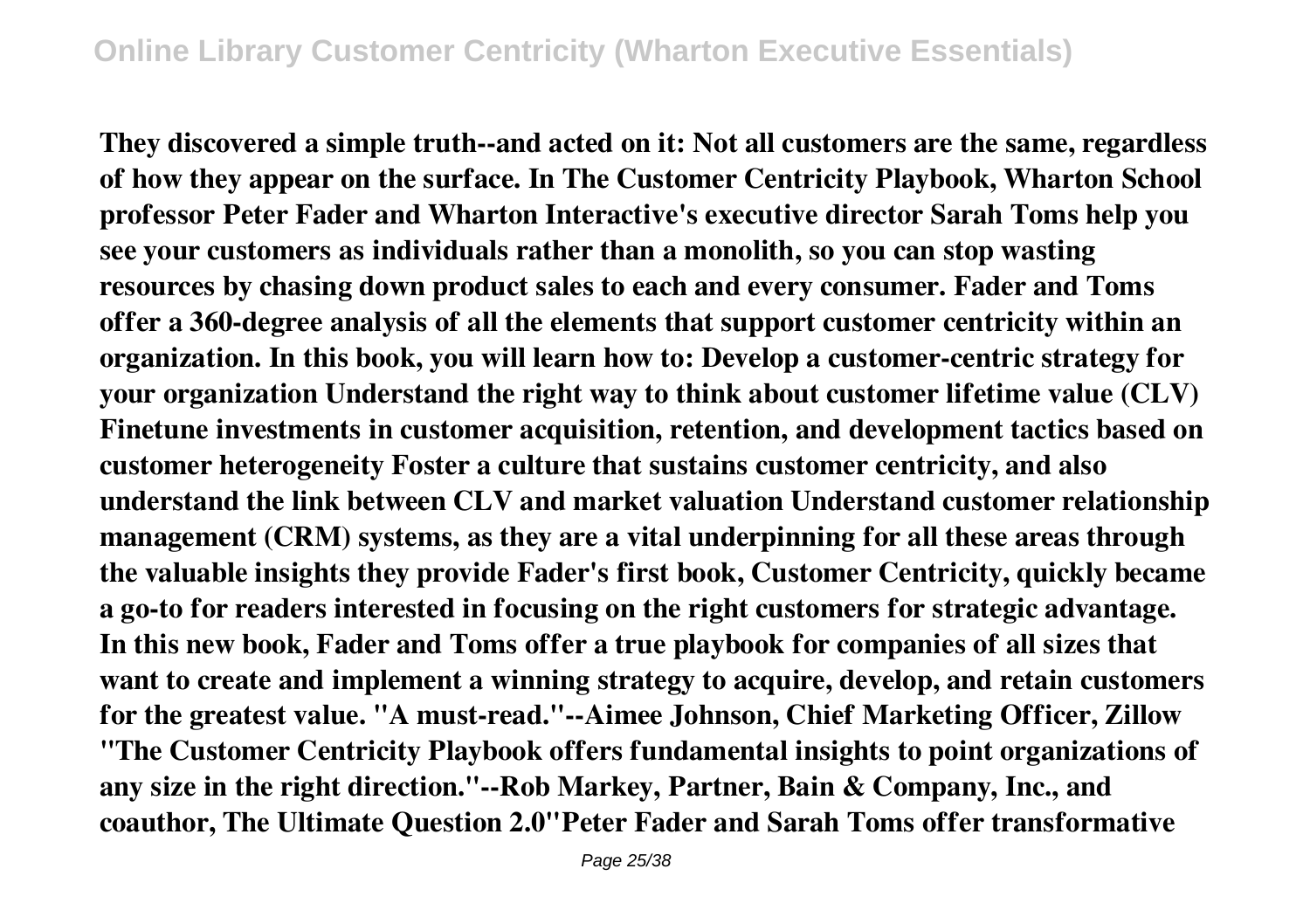**insights that light the path for business leaders."--Susan Johnson, Chief Marketing Officer, SunTrust Banks Boards That Lead How to Calculate, Understand, and Improve Customer Lifetime Value to Build a Great Company CustomerCentric Selling, Second Edition Implement a Winning Strategy Driven by Customer Lifetime Value Understanding the Predictable Awesomely Simple Playing to Win The Shopping Revolution**

*We can all become strategic leaders if we stay on the right path. Even a strong leader can flounder without an effective strategy, and the most powerful strategy can fail without the right leader. Only those who master and integrate both skills can effectively navigate the challenges that lay ahead for today's organizations. The authors offer a 6-point checklist for leading strategically that will help managers strengthen their capacity to develop strategy and to lead its execution.*

*France's leading nutritionist Dr. Jean-Michel Cohen pinpoints why you struglle with other weight-loss diets and shows how to achieve your*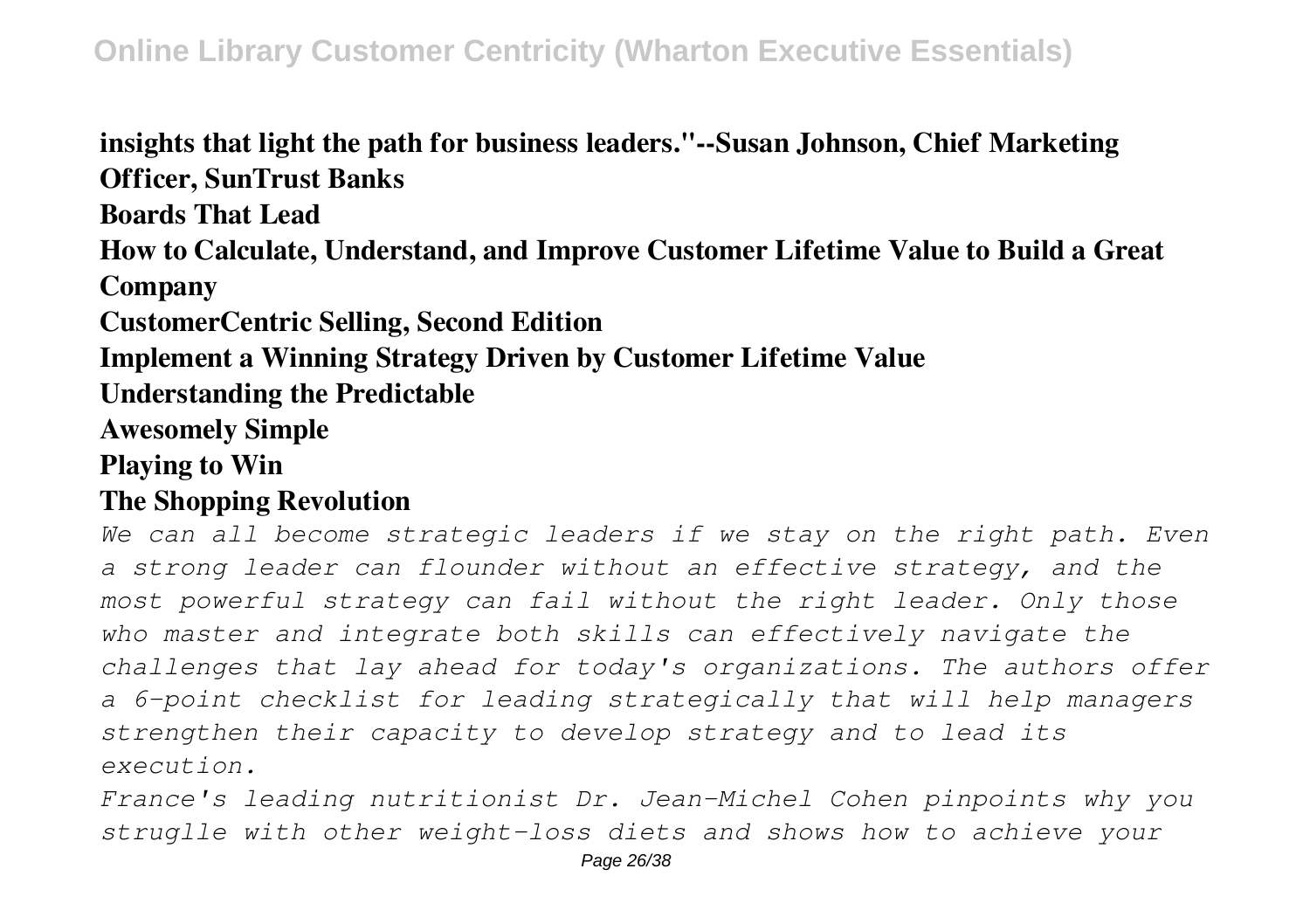*ideal weight while embracing life's pleasures. The Parisian Diet is a progressive weight-loss plan that keeps you motivated through the Café, Bistro, and Gourmet phases until you reach your ideal weight. Strongly opposed to "extreme" diets and the inevitable weight gain that ensues, Dr. Cohen proposes a sensible and holistic approach that addresses the physical, psychological, and cultural factors that impact our ability to control our relationship with food. His method encourages a global change in attitude towards what we eat. Based on habits and food choices typical of the Parisian lifestyle, the simple, delicious, and satisfying menus emphasize the use of fresh ingredients and a balanced intake throughout the day. The Parisian Diet is not a fl ashin- the pan fad, it's a new approach to food and a way to celebrate life, helping you look and feel your best. Not all customers are created equal. Despite what the tired old adage says, the customer is not always right. Not all customers deserve your best efforts: in the world of customer centricity, there are good customers...and then there is pretty much everybody else. Upending some of our most fundamental beliefs, renowned behavioral data expert Peter Fader, Co-Director of The Wharton Customer Analytics Initiative, helps businesses radically rethink how they relate to customers. He provides a roadmap for revamping your organization, performance metrics, and product development in order to make sure you meet the*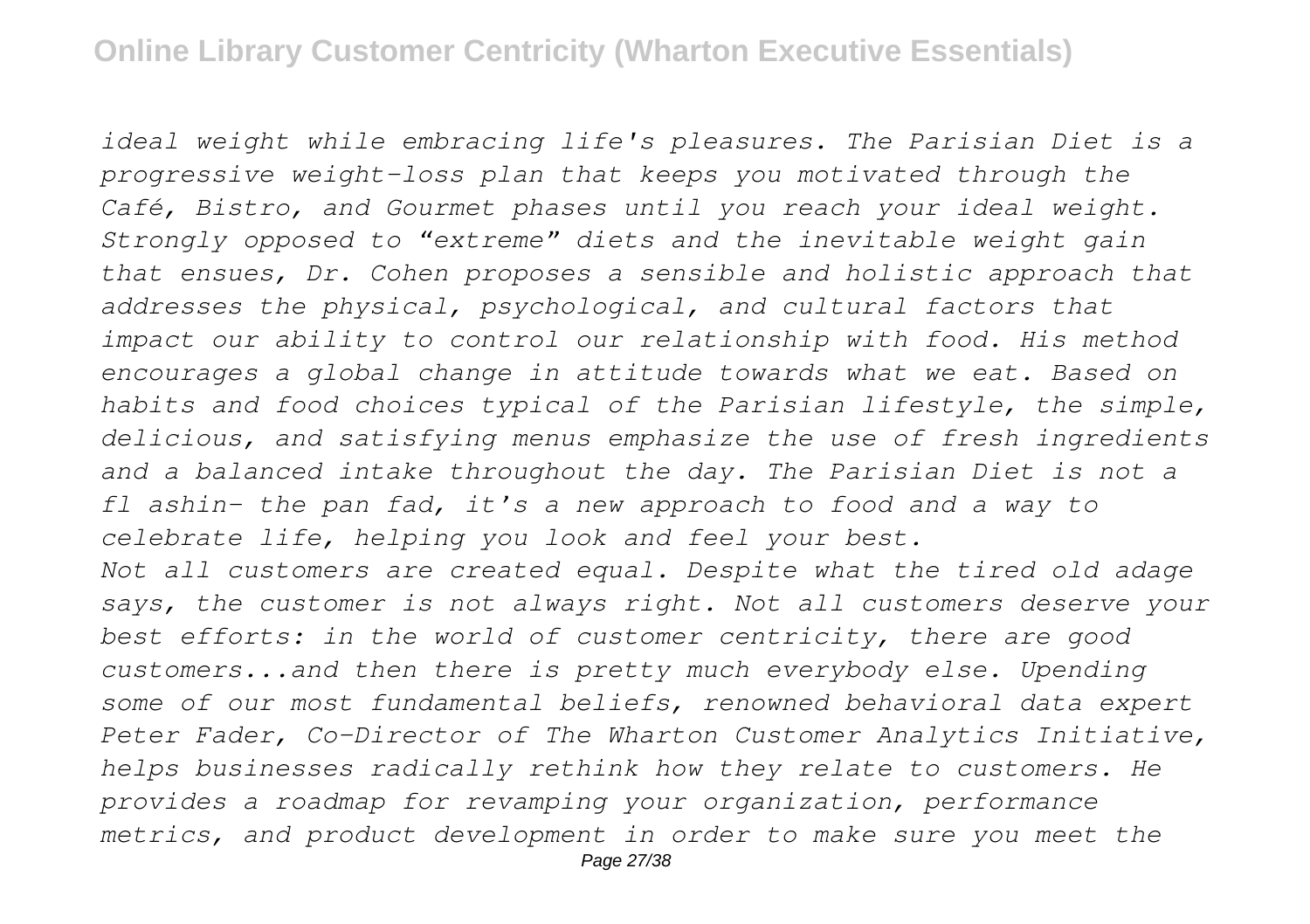*needs of your most valuable customers. In Wharton Executive Education Customer Centricity Essentials, you will learn how the strategies underlying customer centricity can help your company gain a competitive advantage in today's challenging business environment; how to calculate what customers are really worth, individually and collectively; how you can use customer-centric perspectives to make smarter, more strategic decisions for your company; how the wellintended idea of customer relationship management lost its way and what your company can do to put it back on track and use it productively; and why Walmart, Costco, Starbucks, Apple, Nordstrom, and other companies may be leaving money on the table--and how you can avoid that pitfall.*

*The number one guide to corporate valuation is back and better than ever Thoroughly revised and expanded to reflect business conditions in today's volatile global economy, Valuation, Fifth Edition continues the tradition of its bestselling predecessors by providing up-to-date insights and practical advice on how to create, manage, and measure the value of an organization. Along with all new case studies that illustrate how valuation techniques and principles are applied in realworld situations, this comprehensive guide has been updated to reflect new developments in corporate finance, changes in accounting rules, and an enhanced global perspective. Valuation, Fifth Edition is filled*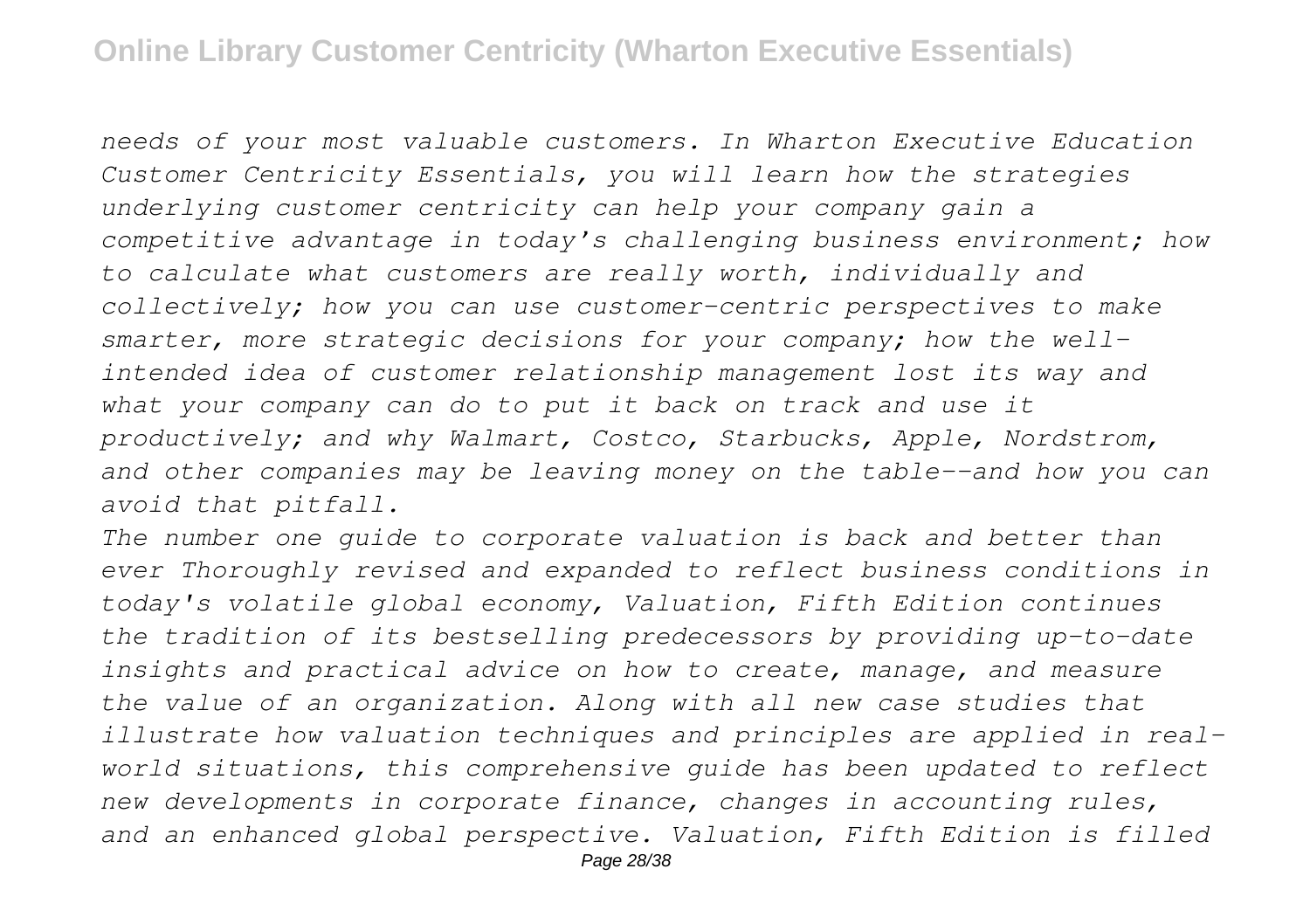*with expert guidance that managers at all levels, investors, and students can use to enhance their understanding of this important discipline. Contains strategies for multi-business valuation and valuation for corporate restructuring, mergers, and acquisitions Addresses how you can interpret the results of a valuation in light of a company's competitive situation Also available: a book plus CD-ROM package (978-0-470-42469-8) as well as a stand-alone CD-ROM (978-0-470-42457-7) containing an interactive valuation DCF model Valuation, Fifth Edition stands alone in this field with its reputation of quality and consistency. If you want to hone your valuation skills today and improve them for years to come, look no further than this book. Wharton Executive Education Essentials The Future of Branding Grow the Pie Valuation When to Take Charge, When to Partner, and When to Stay Out of the Way What it Is, what it Isn't, and why it Matters Concepts and Technologies Go Long* When the world's biggest brands want to sharpen their digital marketing strategy,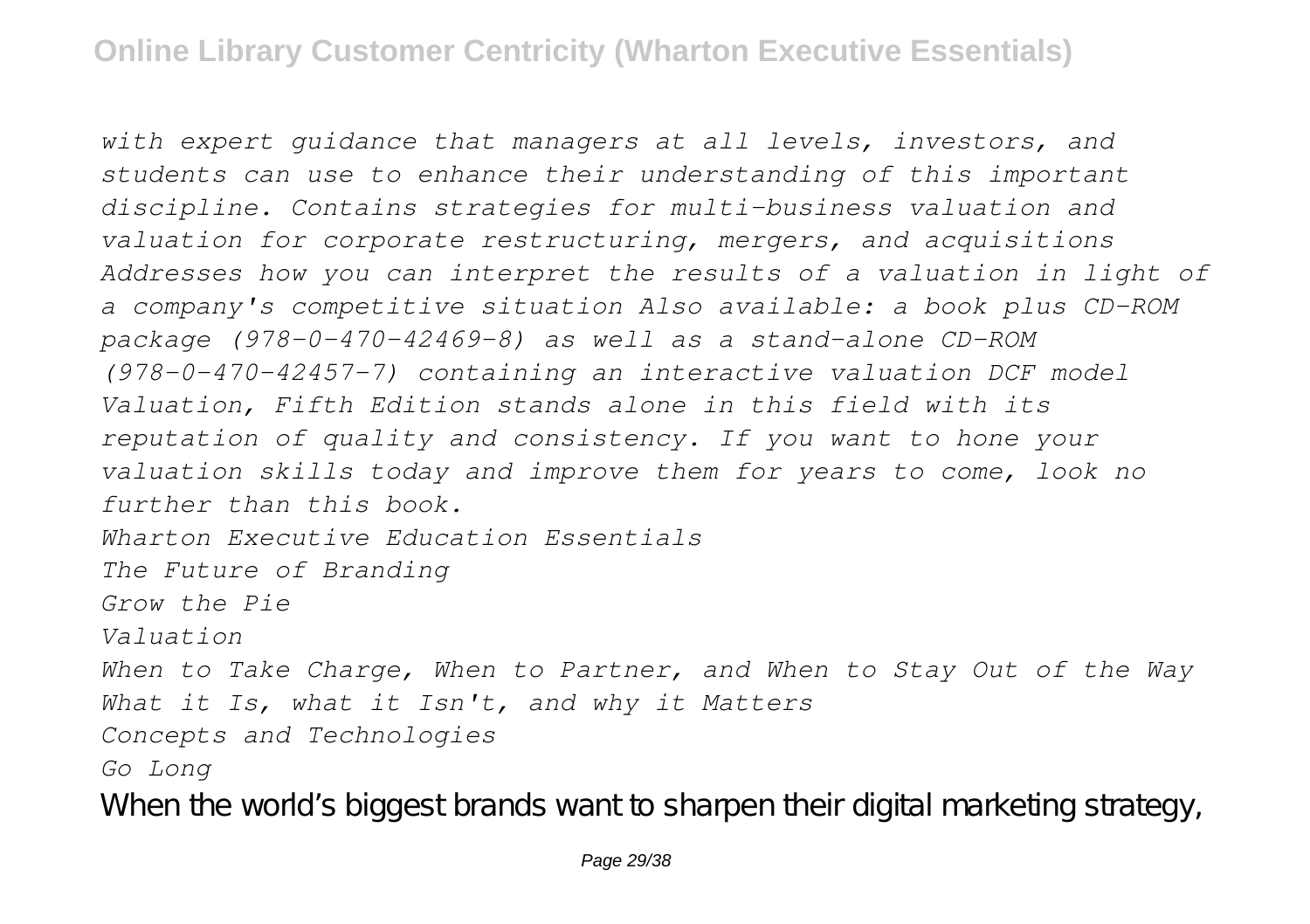they call Neil Hoyne – Google's Chief Measurement Strategist and Senior Fellow at the Wharton School. In his first book, he offers a simple, research-backed playbook that anyone can use to find their best customers and develop relationships that last. Under pressure for quick results and facing fierce marketplace competition, too many marketers are boxed into spaghetti-to-thewall forms of digital marketing that limit the potential of their long hours, countless experiments, and warehouses of data. And in the end, they watch their competition sprint ahead. But what if you built a business around long-term relationships with customers, using data to understand who they are, what they need, and where to find more customers just like them? You can. And you'll leave your competitors, with all of their data and their short-term thinking, to poke around in the scraps. In Converted, you will learn how to: • Understand the full value of each relationship • Engage in an ongoing conversation with your best customers • Ask the right questions so you can anticipate your customers' needs

• Find more great customers A real person is always on the other end of the transaction. Converted shows you how to win their hearts.

Bringing hard data to the way we think about entrepreneurial success, this bold call to action draws on the latest scientific evidence to dispel the most pervasive startup myths and light a path to entrepreneurship for those eclipsed by the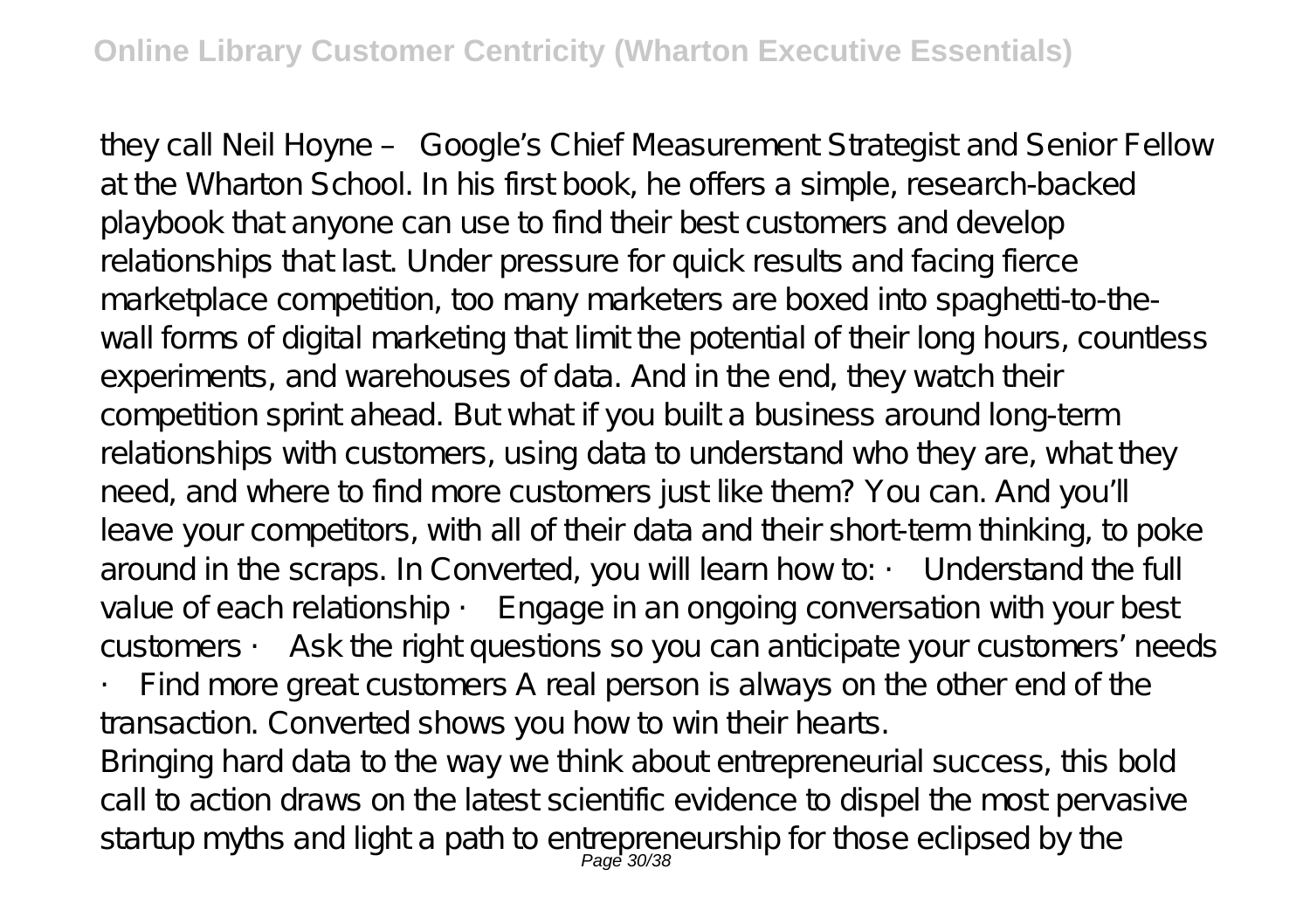hype.When you think of a successful entrepreneur, who comes to mind? Bill Gates? Mark Zuckerberg? Or maybe even Jesse Eisenberg, the man who played Zuckerberg in The Social Network? It may surprise you that most successful founders look very different from Zuckerberg or Gates. In fact, most startup origin stories are very different from the famous "unicorns" that have achieved valuations of over \$1 billion, from Facebook to Google to Uber. In The Unicorn's Shadow: Combating the Dangerous Myths that Hold Back Startups, Founders, and Investors, Wharton School professor E than Mollick takes us to the forefront of an empirical revolution in entrepreneurship. New data and better research methods have overturned the conventional wisdom behind what a successful founder looks like, how they succeed, and how the startup ecosystem works.Among the issues he examines: Which founders are most likely to succeed? Where do the best startup ideas come from? What's the most foolproof way of securing the funding needed to take a company to the next level? Should your sales pitch really be something out of Hollywood? What's the best way to grow and scale your company and create a thriving culture that won't hinder expansion? Mollick argues that entrepreneurship is too important, both for society and for the individuals who start companies, to be eclipsed by the shadows of unicorns. He shows we can democratize entrepreneurship--but only by following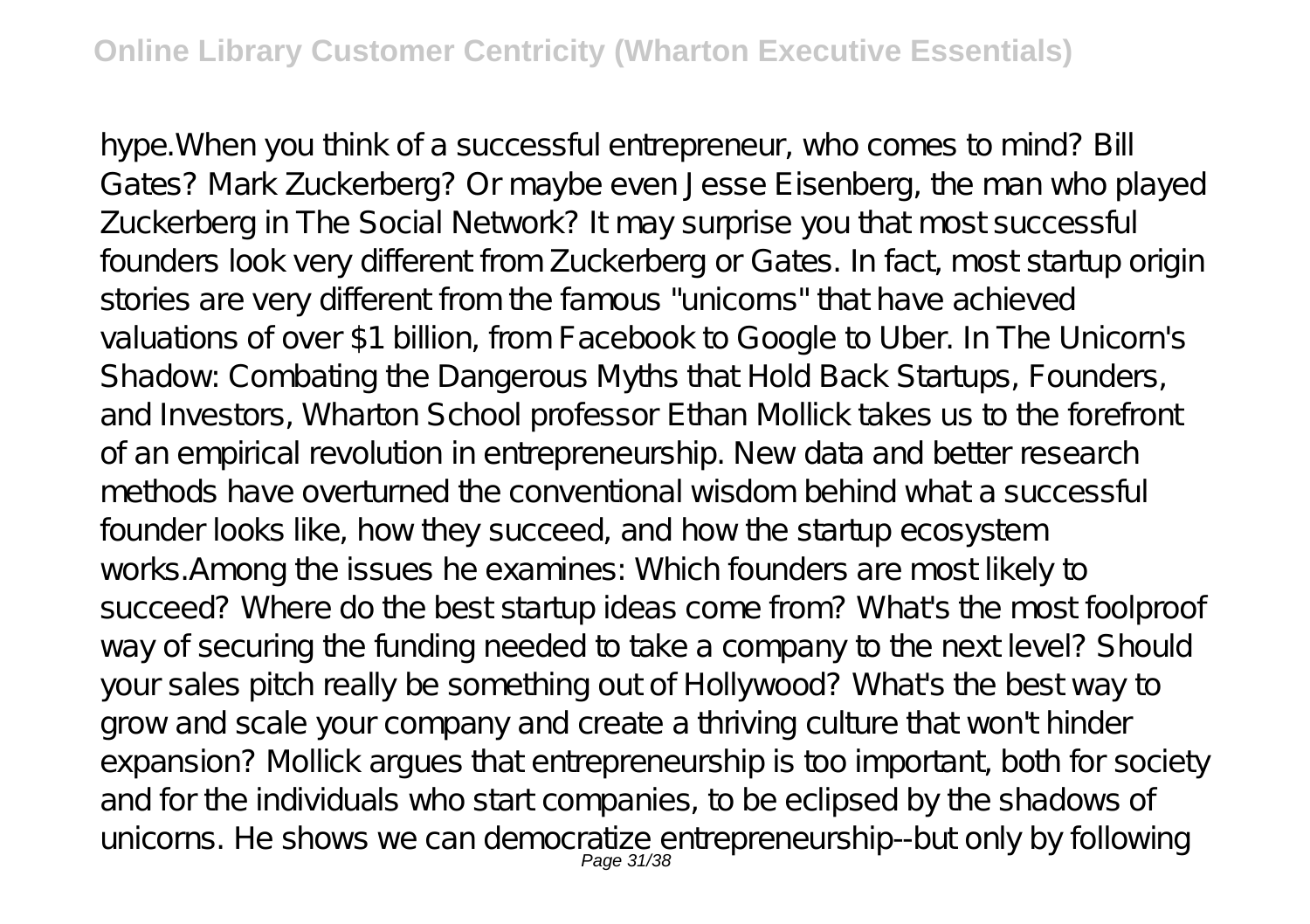an evidence-based approach that puts to rest the false narratives that surround it. A powerful call to action, Customer Centricity upends some of our most fundamental beliefs about customer service, customer relationship management, and customer lifetime value NOT ALL CUSTOMERS ARE CREATED EQUAL Despite what the tired old adage says, the customer is not always right. Not all customers deserve your best efforts: In the world of customer centricity, there are good customers...and then there is pretty much everybody else. In Customer Centricity, Wharton professor Peter Fader, coauthor of the follow-up book The Customer Centricity Playbook, helps businesses radically rethink how they relate to customers. He provides insights to help you understand: Why customer centricity is the new model for success and product centricity must be ushered out How the ideas of brand equity and customer equity help us understand what kinds of compa-nies naturally lend themselves to the customer-centric model and which ones don't Why the traditional models for determining the value of individual customers are flawed How executives can use customer lifetime value (CLV) and other customer-centric data to make smarter decisions about their companies How the well-intended idea of customer relation-ship management (CRM) lost its way-and how your company can properly put CRM to use Customer Centricity will help you realign your performance metrics, product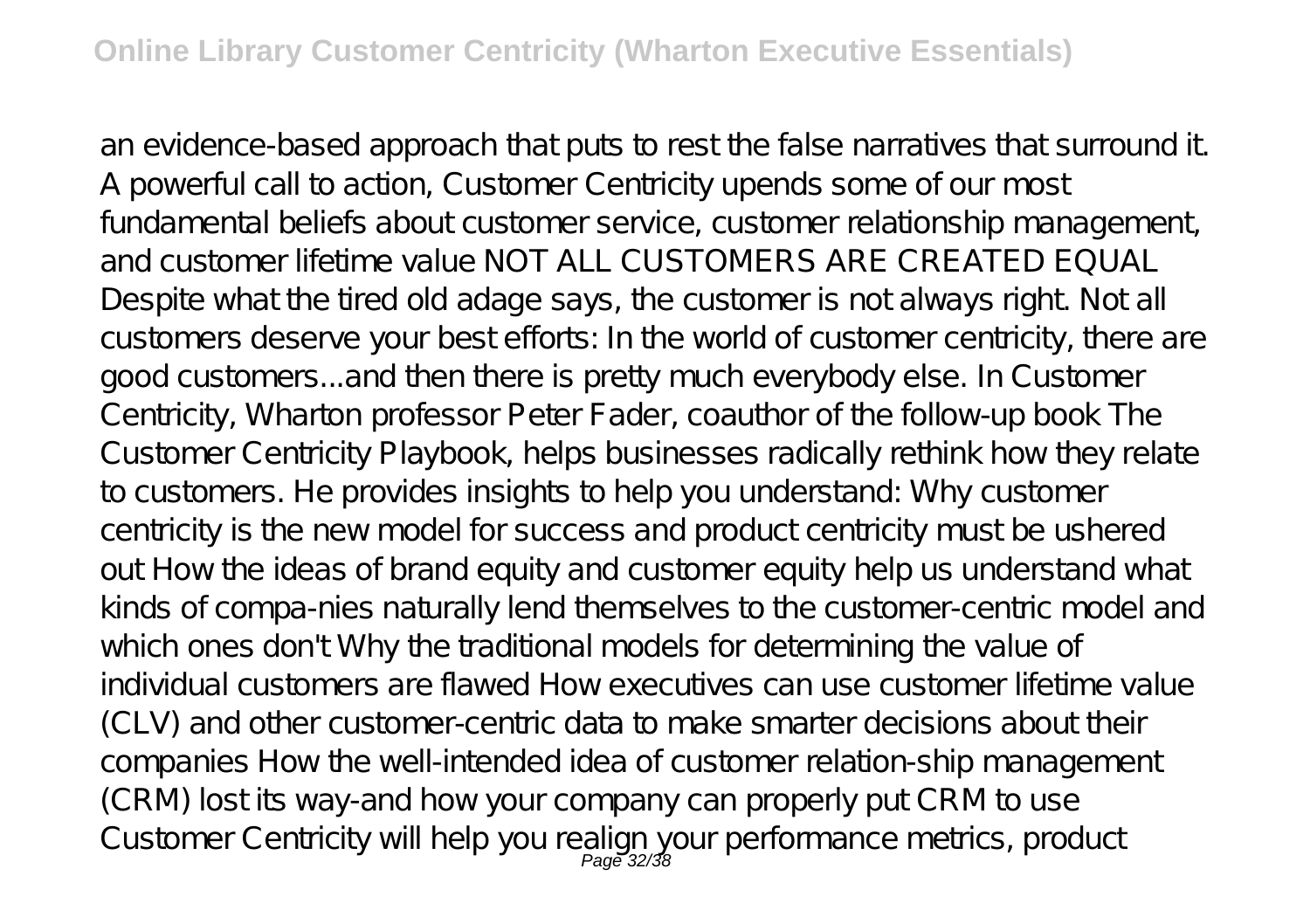development, customer relationship management and organization in order to make sure you focus directly on the needs of your most valuable customers and increase profits for the long term. ALSO AVAILABLE: Once Fader convinces you of the value of customer centricity in this book, The Customer Centricity Playbook, with Sarah Toms, will show you where to get started. "Reveals how to increase profits from your best customers, find more like them, and avoid overinvesting in the rest....Decidedly accessible and absolutely necessary." -Jim Sterne, Founding President and Chairman, Digital Analytics Association "Perfect read...It's short (60-90 minutes), clear, and the best summary I've read of why companies should rethink their approach to customers." -Andrew McFarland, SVP, Chief Customer Officer, Black Box "Knowing what your customers are worth is the secret to focusing your time and money where it makes the most difference. You can't be all things to all people, so you need to learn to find out who really matters to your success. Fader makes it clear with great ideas and a readable style." - Andy Sernovitz, author, Word of Mouth Marketing THE WHARTON EXECUTIVE ESSENTIALS SERIES The Wharton Fxecutive Essentials series from Wharton Digital Press brings the ideas of the Wharton School's thought leaders to you wherever you are. Inspired by Wharton's Executive Education program, each book is authored by globally renowned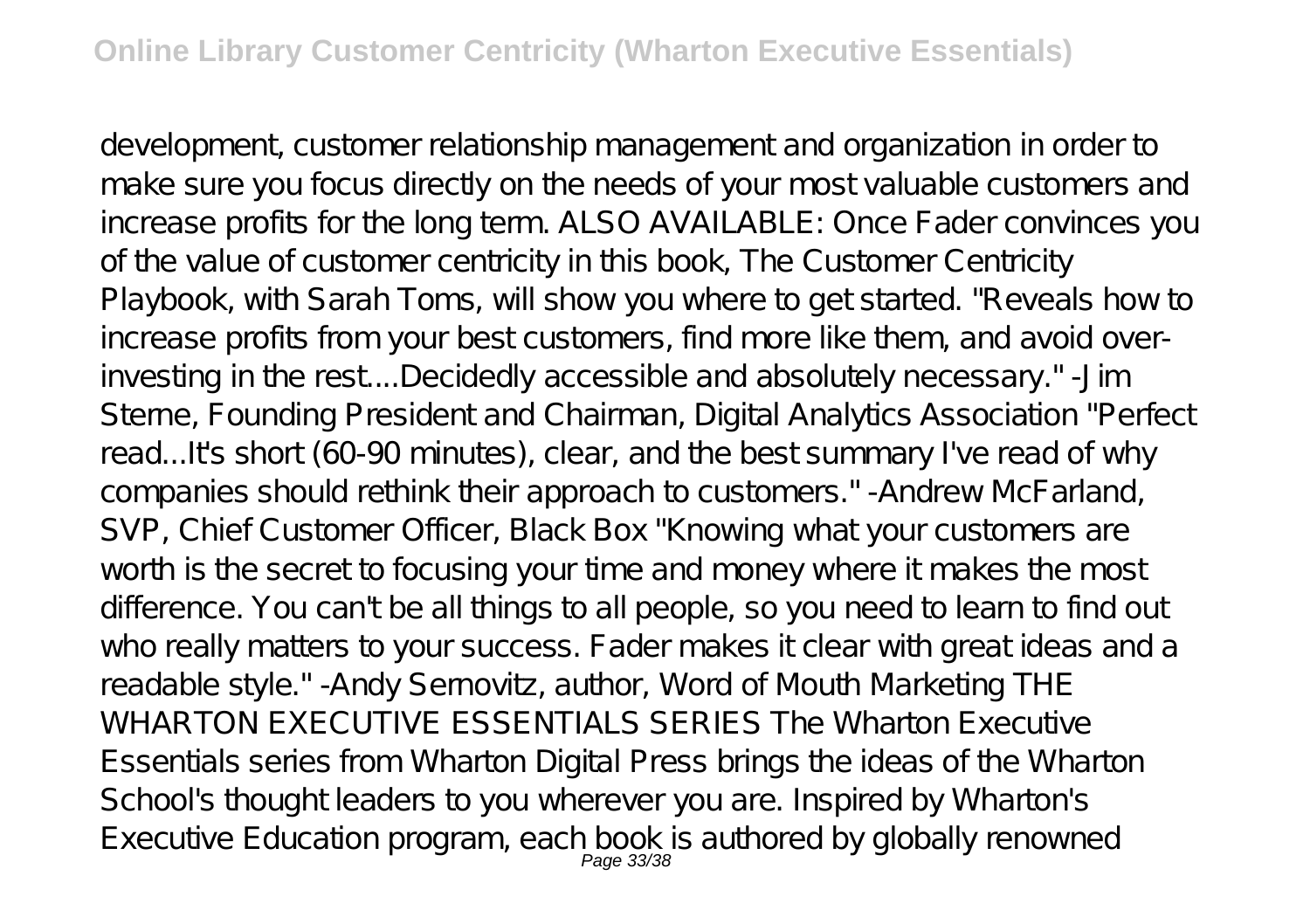faculty and filled with real-life business examples and actionable advice. Wharton Executive Essentials guides offer a quick-reading, penetrating, and comprehensive summary of the knowledge leaders need to excel in today's competitive business environment and capture tomorrow's opportunities. How do businesses sustainably grow? Whether you're a startup founder trying to improve your odds of success, or a Fortune 100 businessperson looking for ways to optimize an already sustainable business, you will benefit from understanding the ways you acquire customers and generate revenue from them. This book can help. We demonstrate methods to assess and calculate Customer Acquisition Costs (CAC), Lifetime Value (LTV), and more. Looking at 15 case studies from a wide range of business types, we also show how metrics can vary depending on situation and goals. You will learn: - Ways to calculate Customer Acquisition Cost and Lifetime Value with additions like customer segments, cohorts, retention, and more (and why they can be imperfect methods). - How to manage the cost of growth along with potential value generated. - The difference between growing and scaling a business. - Why food delivery businesses with good unit economics shut down. - The difference between taxi and rideshare business models. - Why it made sense for data storage companies to launch too soon. - How varied business types, including mobility, consumer packaged goods, organized crime,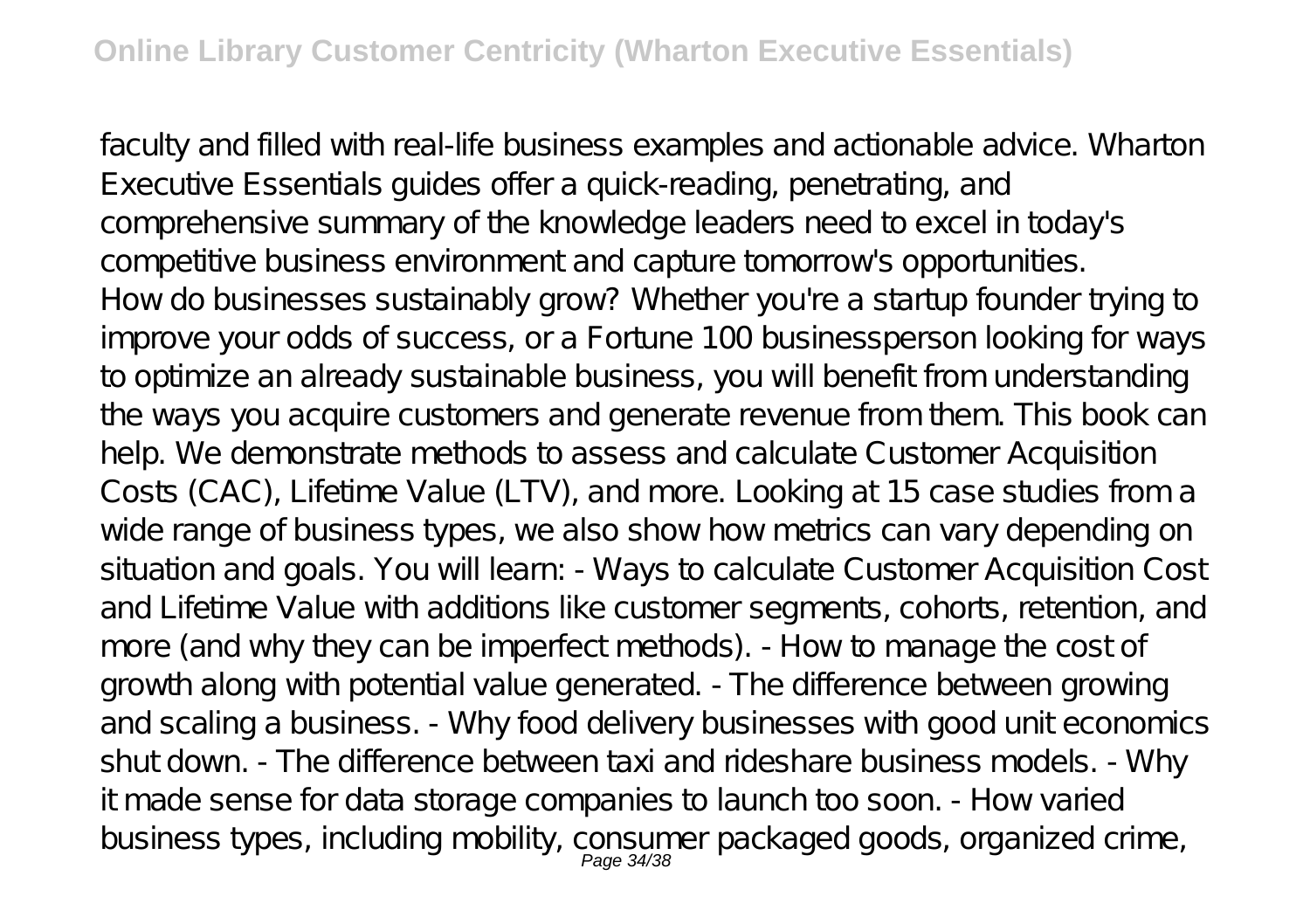art, subscriptions, mattress stores, food delivery, and more thrive or struggle because of these metrics. Written by Paul Orlando, who built and operated startup accelerators in Los Angeles, Hong Kong, and Rome, and who teaches at the University of Southern California, the book explains various approaches you can use in your own company as well as when you evaluate other businesses. The book is a direct, practical guide for startup founders, operators, and students of business.

How to Drive Uncommon Growth by Prioritizing Customers Over Technology

Measuring and Managing the Value of Companies

Why Long-Term Thinking Is Your Best Short-Term Strategy

The Definitive Guide to B2B Digital Transformation

Creating Value Through All Customer Touchpoints

The Age of Customer Equity: Data-Driven Strategies to Build a Sustainable Company

Finance and Accounting for Better Decision-Making

*A powerful call to action, Wharton professor Peter Fader's book, Customer Centricity, upends some of our most fundamental beliefs about customer service, customer relationship management, and customer lifetime value. Fader advocates that in the world of customer centricity, there are good customers ...*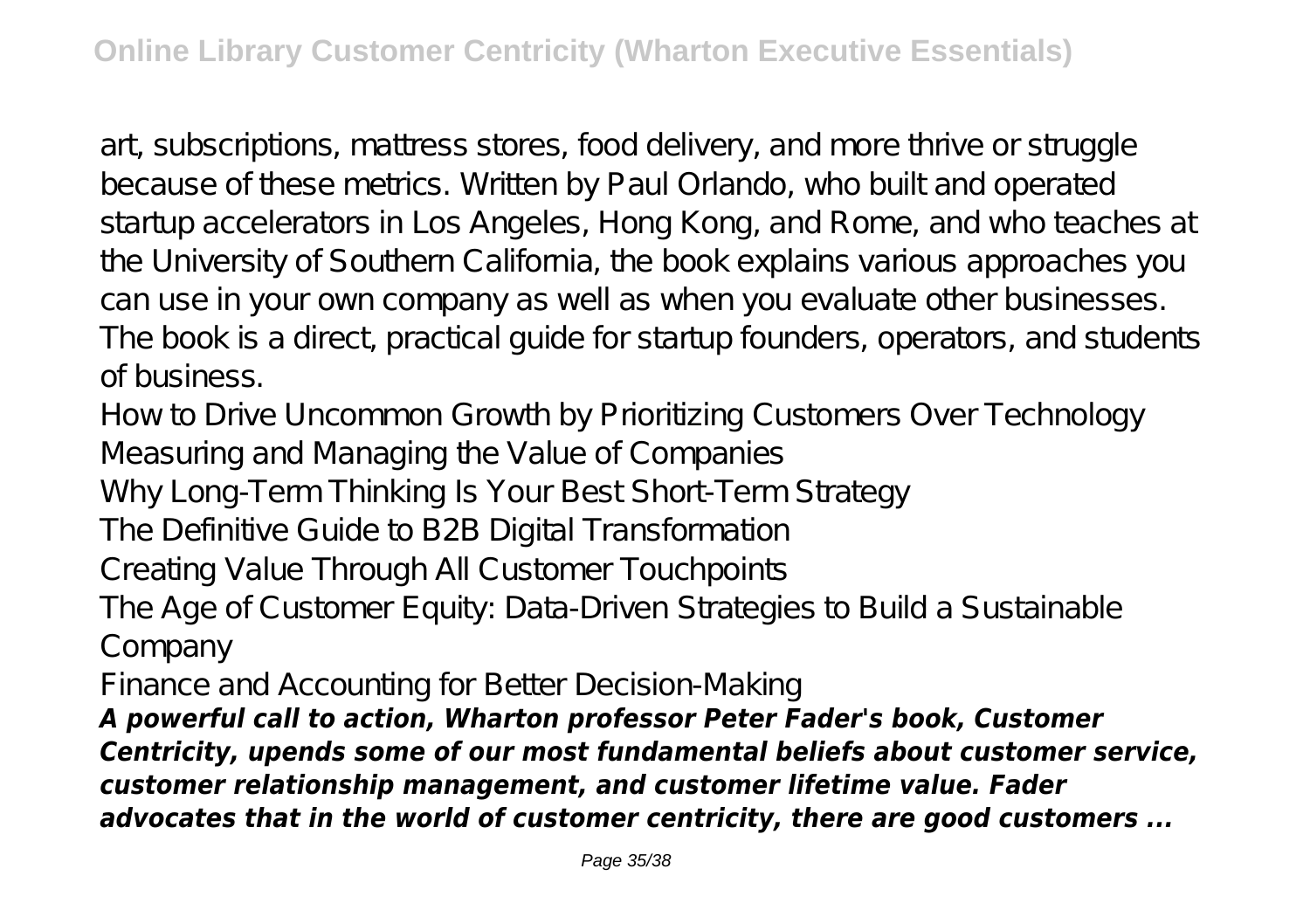*and then there is pretty much everybody else.*

*Amazon disrupts everything it touches and upends any market it enters. In the era of its game-changing dominance, how can any company compete? We are just witnessing the start of the radical changes in retail that will revolutionize shopping in every way. As Amazon and other disruptors continue to offer evergreater value, customers' expectations will continue to ratchet up, making winning (and keeping) those customers all the more challenging. For some retailers, the changes will push customers permanently out of their reach--and their companies out of business. In The Shopping Revolution, Barbara E. Kahn, a foremost retail expert and professor at The Wharton School, examines the companies that have been most successful during this wave of change, and offers fresh insights into what we can learn from their ascendance. How did Amazon become the retailer of choice for a large portion of the US population, and how can other companies work with them or compete with them? How did Walmart beat out other grocers in the late 1990s to become the leader in food retailing, and how must they pivot to hold their leadership position today? How did Warby Parker make a dent in the once-untouchable Luxottica's lucrative eyewear business, and what can that tell start-ups about how to unseat a Goliath? How did Sephora draw customers away from once-dominant department stores to become the go-to retailers for beauty products, and what can retailers learn from their success? How are luxury and fast-fashion retailers competing in the everchanging, fickle world of fashion? Building on these insights, Kahn offers a*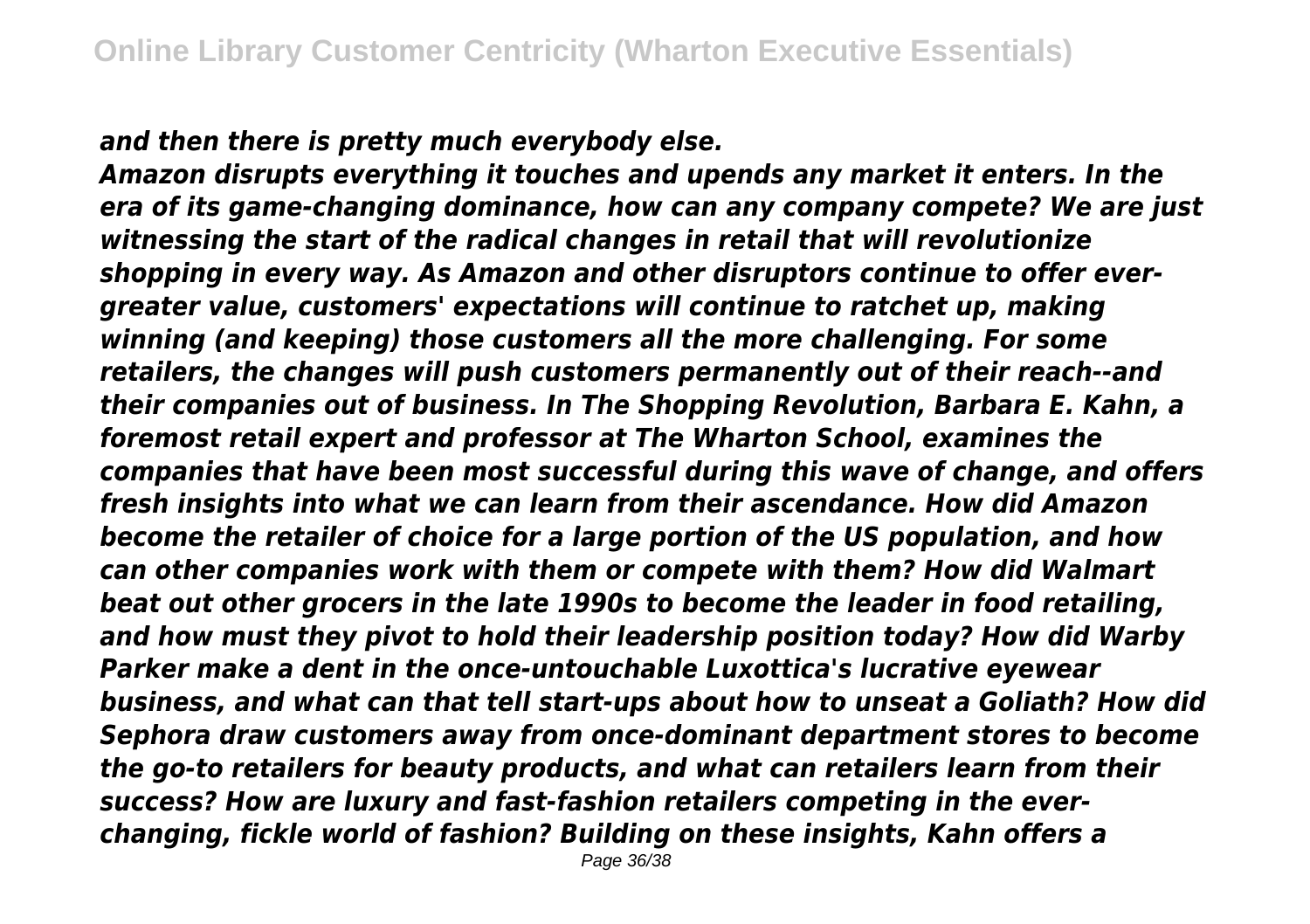*framework that any company can use to create a competitive strategy to survive and thrive in today's--and tomorrow's--retail environment. The Shopping Revolution is a must-read for those in the retailing business who want to develop an effective strategy, entrepreneurs looking at starting their own business, and anyone interested in understanding the changing landscape in which they are shopping. Barbara E. Kahn is Patty and Jay H. Baker Professor of Marketing at The Wharton School at the University of Pennsylvania. She served two terms as the Director of the Jay H. Baker Retailing Center. Prior to rejoining Wharton in 2011, Barbara served as the Dean and Schein Professor of Marketing at the School of Business Administration, University of Miami (from 2007 to 2011). Before becoming Dean at UM, she spent 17 years at Wharton as Silberberg Professor of Marketing. She was also Vice Dean of the Wharton Undergraduate program. She is the author of Global Brand Power: Leveraging Branding for Long-Term Growth and co-author of The Grocery Revolution: The New Focus on the Consumer, which documented the changes in the grocery business in the mid-1990s when Walmart became a force in the industry.*

*Is your firm's board creating value—or destroying it? Change is coming. Leadership at the top is being redefined as boards take a more active role in decisions that once belonged solely to the CEO. But for all the advantages of increased board engagement, it can create debilitating questions of authority and dangerous meddling in day-to-day operations. Directors need a new road map—for when to lead, when to partner, and when to stay out of the way.*